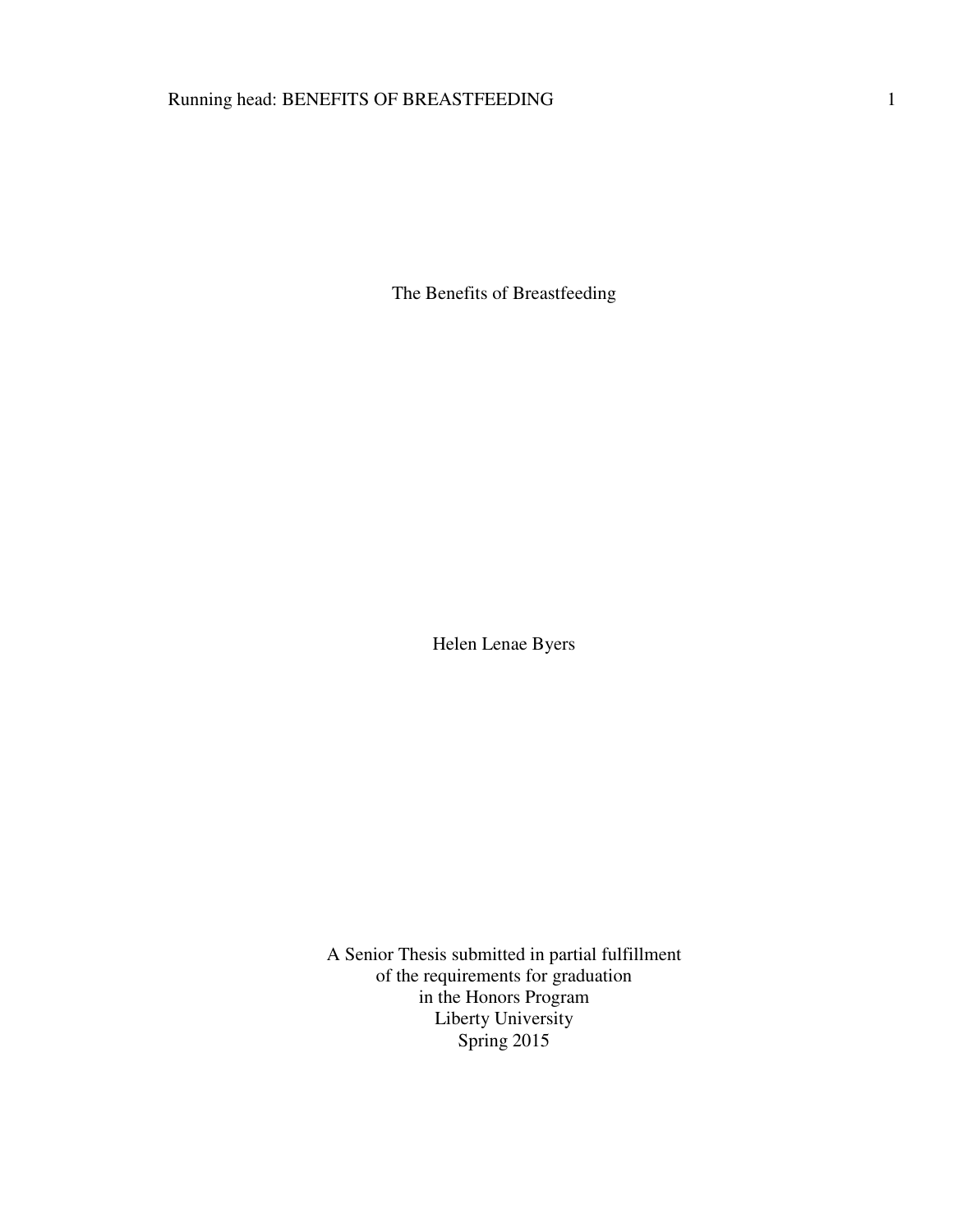Acceptance of Senior Honors Thesis

This Senior Honors Thesis is accepted in partial fulfillment of the requirements for graduation from the Honors Program of Liberty University.

> Tamra Rasberry, PhD, M.S.N., RN Thesis Chair

\_\_\_\_\_\_\_\_\_\_\_\_\_\_\_\_\_\_\_\_\_\_\_\_\_\_\_\_\_\_

Emilee B. Harker, M.S.N., RN Committee Member

\_\_\_\_\_\_\_\_\_\_\_\_\_\_\_\_\_\_\_\_\_\_\_\_\_\_\_\_\_\_

Monica Rose Brennan, D.M.I.N Committee Member

\_\_\_\_\_\_\_\_\_\_\_\_\_\_\_\_\_\_\_\_\_\_\_\_\_\_\_\_\_\_

Marilyn Gadomski, Ph.D. Assistant Honors Director

\_\_\_\_\_\_\_\_\_\_\_\_\_\_\_\_\_\_\_\_\_\_\_\_\_\_\_\_\_\_

\_\_\_\_\_\_\_\_\_\_\_\_\_\_\_\_\_\_\_\_\_\_\_\_\_\_\_\_\_\_ Date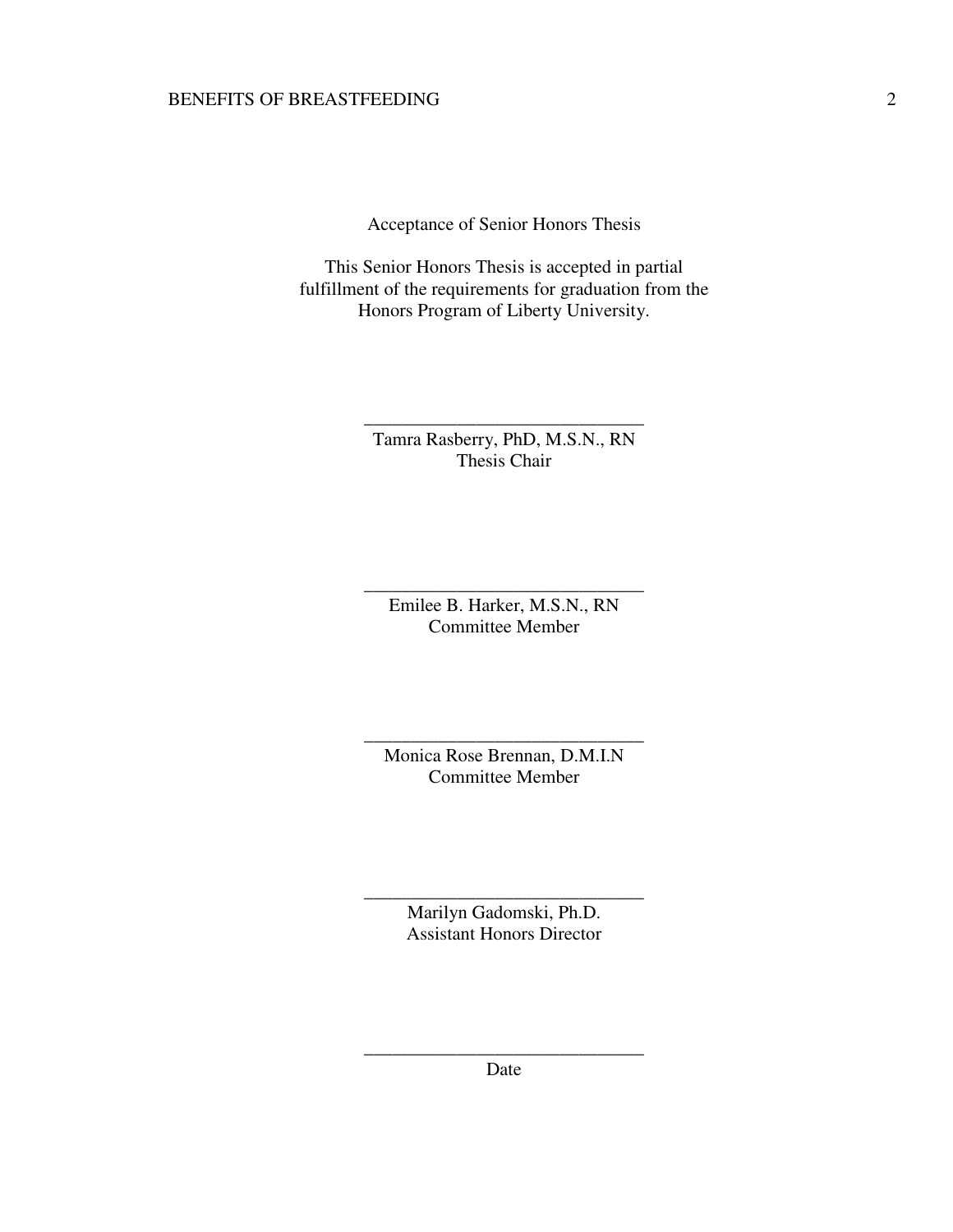## **Abstract**

It is important to educate women of childbearing age, their families, and society of the benefits that breastfeeding has over bottle-feeding and formula-feeding. The benefits of breastfeeding are in three main categories. First, the developmental, physical, emotional, and spiritual benefits of the baby will be discussed. Then the physical, emotional, and spiritual benefits for the mother will be talked about along with possible contraindications or difficulties. Finally, the financial benefits of breastfeeding over feeding an infant from the bottle will be discussed as it relates to the family and government. The goal is to persuade that breastfeeding is a superior nutritional resource and has numerous physiological, psychological and financial benefits for all members of society.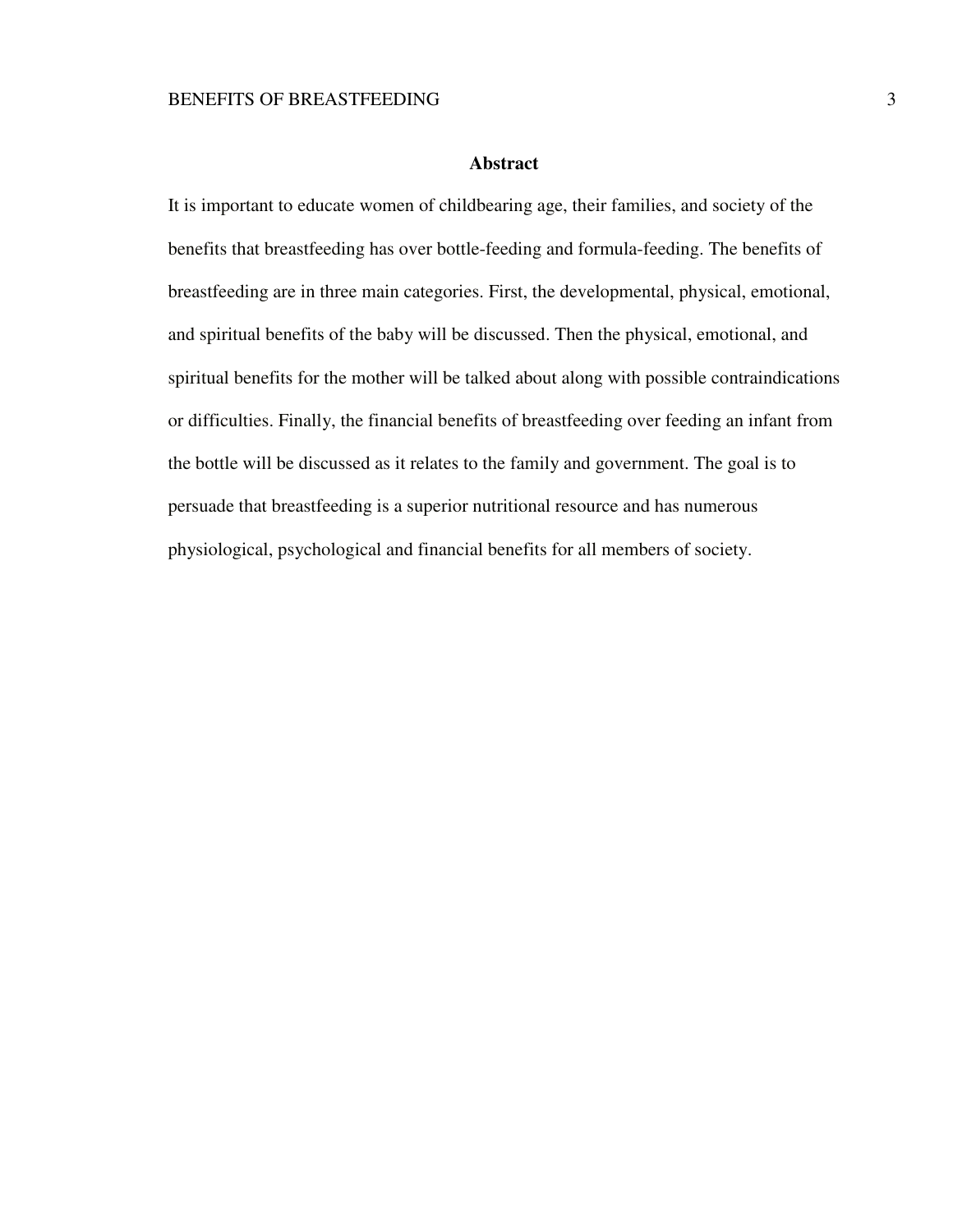## **Breastfeeding**

 Breastfeeding has always been a topic of interest and practicality to women across the globe. Immediately after the creation of the world, starting with the first man and woman, breastfeeding was the only way to provide newborns with the adequate amount and quality of nutrients they needed to grow and develop. It was not until the  $20<sup>th</sup>$  century that safe alternatives to breastfeeding began to be marketed as international commercial products. The four main breastfeeding alternatives were the following: modified mammalian milk, unmodified mammalian milk, formula made from grains or legumes, or breast milk from another lactating mother (O'Conner, 1998).

 The utilization of modified mammalian milk was formula based on cow's milk and was made available in the  $20<sup>th</sup>$  century. Cow's milk or goat milk are examples of unmodified mammalian milk but were found to potentially cause metabolic problems within the infant and therefore is not recommended for use. The third breastfeeding alternative was made from grains or legumes. These products would have been made out of soy products, or other gruel which are low in proteins and carbohydrates and therefore would not have been sufficient for infant development and growth. The final alternative to breastfeeding was to pay a wet nurse to breastfeed the child instead. Wet nurses became increasingly popular during the  $20<sup>th</sup>$  century for three main reasons. The first was because upper-class women did not want to spend the time and effort breastfeeding but still desired the benefits that breast milk provided to their children. Wet-nursing was also implemented among childbearing women because it was an easy way for breastfeeding women to earn a little extra income. Finally, wet-nursing was practiced out of necessity in order to provide nutrients to orphaned newborns and infants. Wet nurses continue to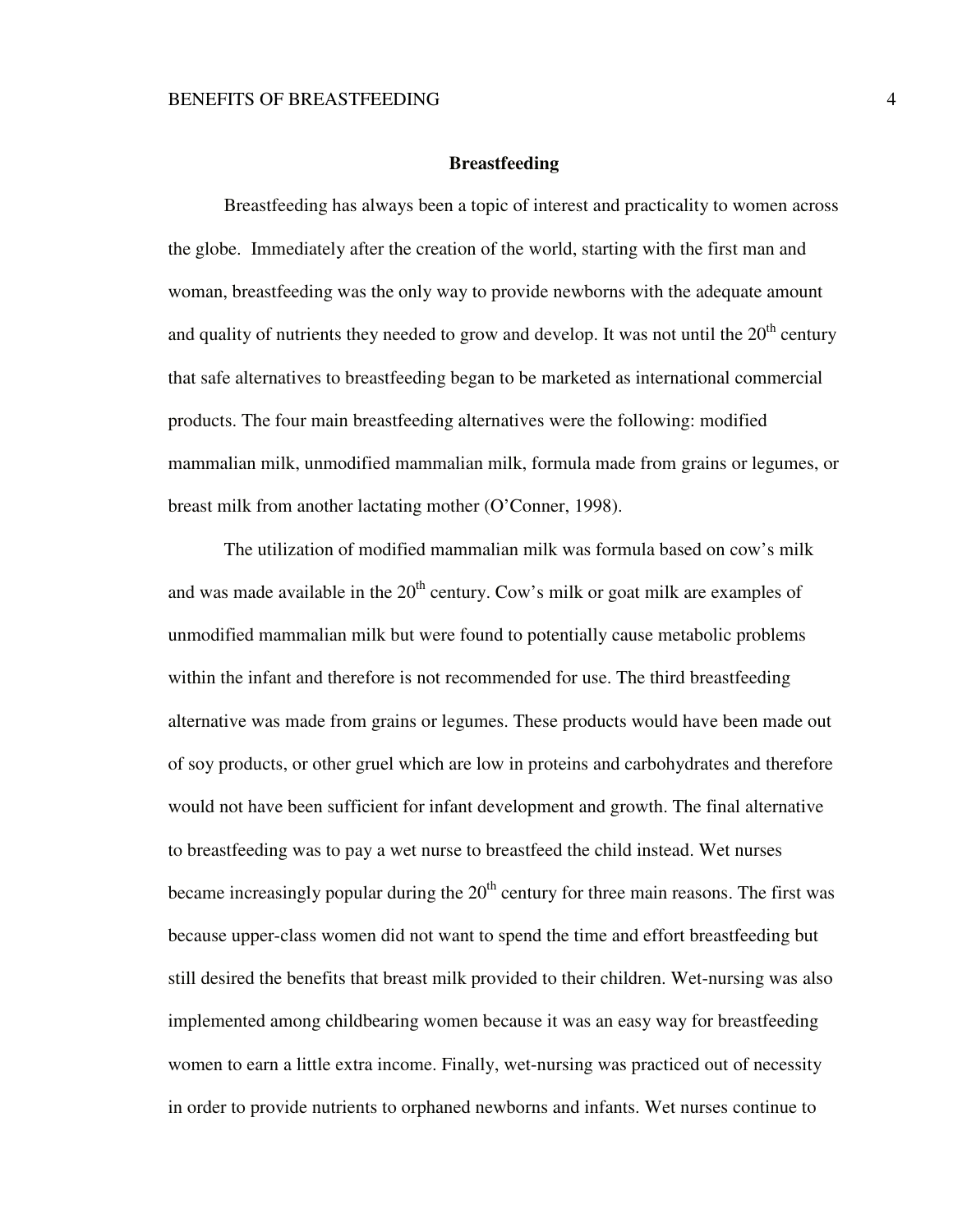exist today. As alternatives to breastfeeding became increasingly popular within the  $20<sup>th</sup>$ century scientists and society became more interested in the similarities and differences between breast milk and breast milk alternatives. For several years people considered both options to have the same benefits for the infant and the mother, but recent studies have begun to demonstrate that breastfeeding holds many more advantages over any other breast milk alternative. As a result, hospitals have become increasingly breastfeeding friendly (O'Conner, 1998).

 Breastmilk is the gold standard for protective nutrients supplementation to a newborn infant. The composition of breast milk will change according to the infant's nutritional and passive protection needs in order to meet the baby's needs for growth, development, and overall health (Walker, 2010). During the first six months postpartum, breast milk requires no additional fluid or vitamin supplementation besides vitamin D and iron. Although the amount of breast milk that is ingested by breastfed infants is difficult to be determined, nutritional intake is considered more important than the quantity when it comes to the nutritional health of a newborn. Nutritional intake is considered adequate when the newborn gains 20 to 30 grams per day. When breast-feeding it is assumed that babies have ingested an adequate amount of breast milk in accordance to their stomach size based on the cessation of crying and decreased agitation that is typically triggered by hunger. However, studies have shown that almost all babies require calorie intake of 95 to 130 kcal/kg/day. Whether breast or bottle fed, it is accepted that feeding regimens are established based on an infant's weight, age, developmental stage, and stomach capacity (Davidson et al., 2012).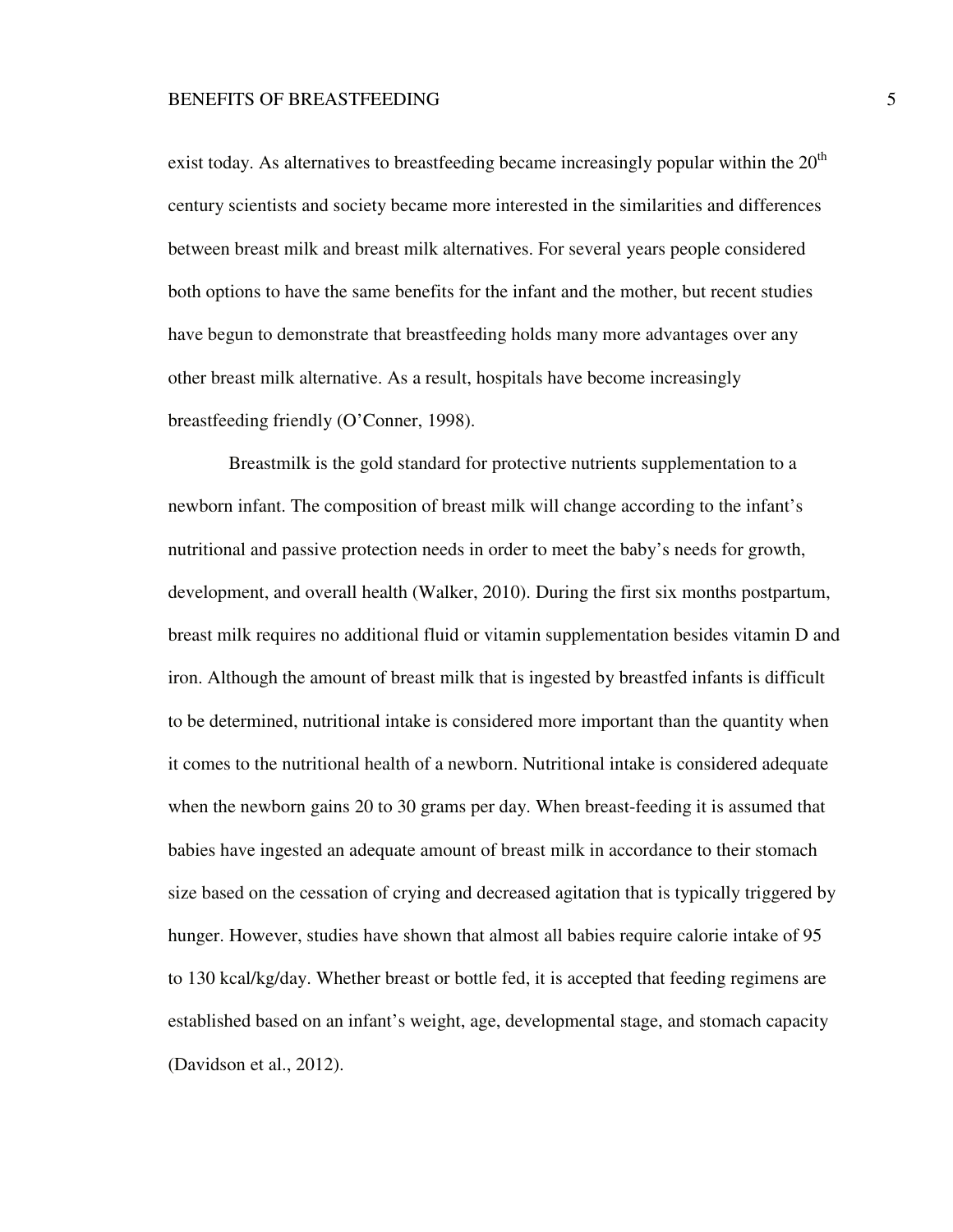## **Benefits to Baby**

 While there are numerous benefits for the infant, one of the most persuasive is that breastfeeding is considered to be the number one way to reduce mortality among newborns. Exclusive breastfeeding has been estimated to prevent 13 % of deaths to children under five years of age that live in a low income country (Mathur & Dhingra, 2013). The inability to keep non-human milk products clean is one of the primary reasons for high infant mortality within developing countries in the 20th century. (O'Conner, 1998). Along with sanitary packaging and storage of formula, obtaining clean water that can be used to bottle feed an infant reconstituted formula is problematic for many families worldwide. The use of unpurified water to prepare formula milk created a diarrhea epidemic in Botswana in 2005, after formula was mixed with contaminated water. This epidemic demonstrates the dangers and difficulties that the use of formula may pose to a newborn's health. The risk of child death increased 50 times during this time period (Mead, 2008).

 Breast milk on the other hand is produced and stored within the breasts until the baby is ready to feed. If the infant is fed on demand and feeds directly from the mother's breasts and the infant therefore receives fresh and safe warm milk at every feeding. Additionally it can be noted that as the milk is sucked from the breast replacement milk will be produced therefore reducing the chance of infection and thereby increasing the milk's beneficial properties. Unless complications occur such as infection or inadequate calorie consumption by the nursing mother (500 extra calories per day) this supply and demand cycle should continue until the breasts are no longer stimulated by infant suckling. This being said, a mother should have no reason to fear that her milk will run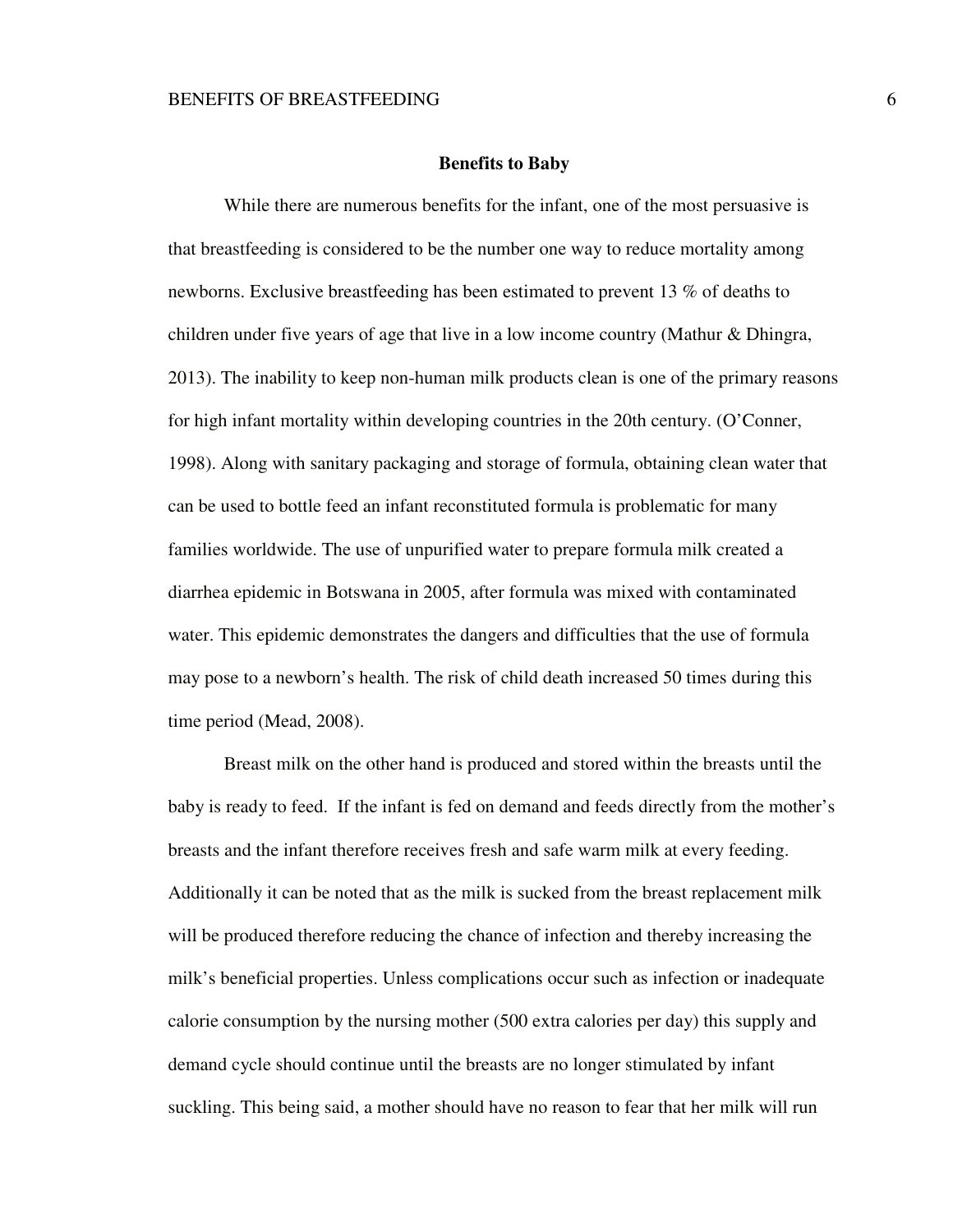out before the recommend year of breastfeeding comes to an end. However, it is important to note that breast milk is the most abundant in nutrients and antibodies during the first six months to a year. Therefore, a mother that continues to breastfeed her child after this period of time must supplement the child's intake with nutrients as well as iron from other resources such as solid foods in order to provide for the infants growing nutritional needs (Davidson et al., 2012).

 Another benefit of breast-feeding is that breast milk provides the infant with passive immunity to several viruses and bacteria after birth. The most common kind of infection that newborns become less susceptible to upon breastfeeding are gastrointestinal (GI) related. Within the first couple of months newborns are very susceptible to illness and infection and therefore benefit greatly from passive immunity and probiotics that breastmilk provides. Passive immunity provided through breastmilk allows the infant to temporarily acquire the mother's immunity and therefore the ability to fight infections such as *Escherichia coli* and *Shigella* (Davidson et al. 2012). In addition, probiotics contribute greatly to GI specific. Probiotics are naturally made by the mother's body as part of the immune system. The mother can receive extra supplementation of these good bacteria through her diet or by taking a probiotic pill. Probiotics can be found mostly in dairy products such as cheese and yogurt. After the probiotics are ingested by the baby they travel to the gut of the infant where they reestablish and mature natural flora environments within the GI tract (Robinson, 2012). This temporary reinforcement allows the newborn's immune system and GI tract to develop and mature into a functional and effective system. By the sixth month, the infant will then be capable of sustaining an independent immunological defense system apart from the mother. Formula-fed infants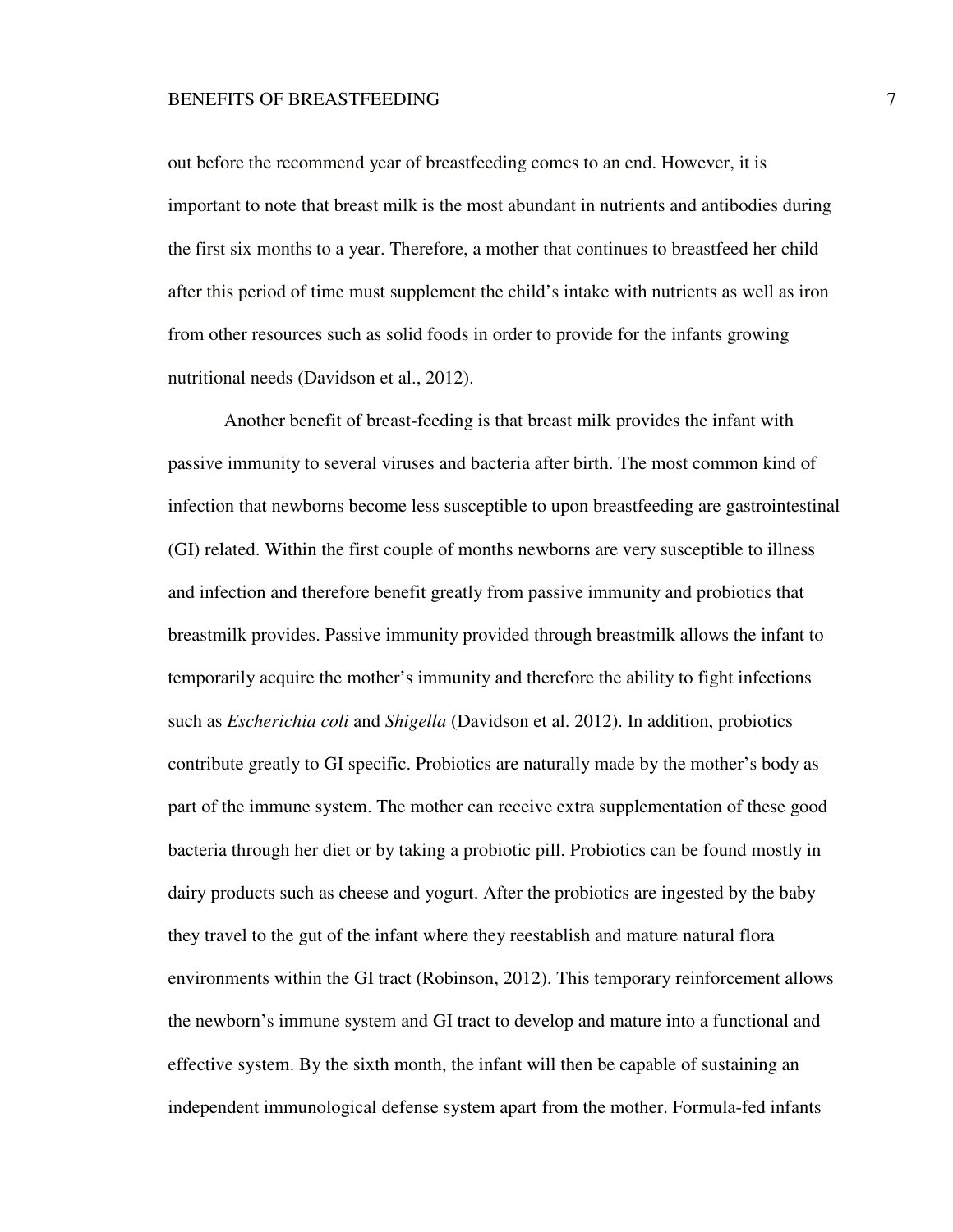on the other hand develop GI infections more readily and are influenced by two main factors. Firstly, a newborn's gastrointestinal tract is not fully developed and therefore the body's natural flora or promotional bacteria have not been strongly established within the intestines enough to fight off invading bacteria. Secondly, formula-fed infants do not ingest the probiotics found in breast milk which makes them twice as likely to have bacteria infested stool as breast-fed infants and therefore more at risk for developing a normal flora disturbance (King, 1999).

 Other immunoglobulins that are passed from mother to infant during the first six months postpartum include *Lactobacillus bifidus,* lysozymes, lactoperoxidase, lactoferrin, and transferrin (Davidson et al., 2012). These immunoglobulins temporarily enhance an infant's immune system and capacity to fight of foreign invaders. *L. bifidus* at times can make up 90 to 95 percent of the flora found in breast-fed infants and is beneficial in preventing opportunist bacteria from invading the GI tract (Weiss & Rettger, 1934). Lactoperoxidase is a natural bactericidal that is secreted from the mother's mammary glands into the milk, while lysozymes provide innate immunity by destroying the bacterial cell wall. Lactoferrin is a multifunctional protein that serves aids in the development of secretory fluids within an infant's body which include tears, saliva, and nasal secretions. These secretory fluids are essential in proving first line defense against foreign invaders to an infant's body and are therefore very practical in maintaining good health. Transferrin is a main transfer protein that binds to iron and carries it to various place throughout the body. Iron in turn binds to oxygen which enhances cell performance throughout an infant's body thereby positively influencing growth, development, and immune system functionality (Davidson et al., 2012). Immunoglobulin A is another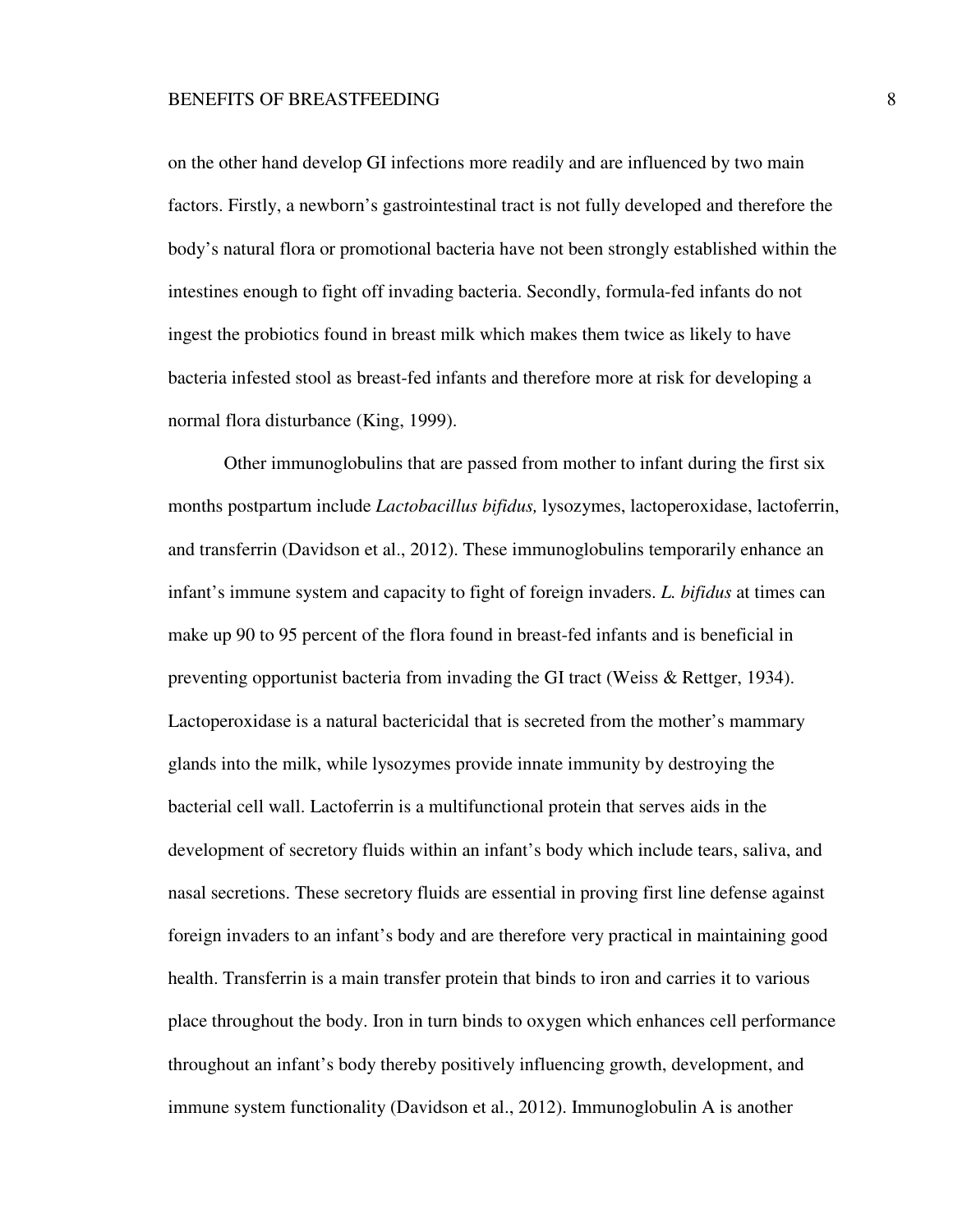immunoglobulin that is passively transferred from mother to baby in breast milk and allows infants to become less susceptible to allergies and foreign agents until the sixth month postpartum. However, research suggests that breast milk's protection varies depending on the mother's allergies (Robinson, 2012).

 Another benefit to breastmilk is that infants are able to digest breast milk more easily than formula. Breast milk is made up of "protein (whey and casein), fat and lactose" which are easily digested by a newborn's underdeveloped GI tract whereas the components of formula are not (Nemours, 2015, p.12). Formula takes longer to travel through the GI tract thereby increasing the occurrence of flatulence, vomiting, and constipation which will be discussed shortly. Formula contains products such as foreign proteins that are not readily absorbed by an infant's underdeveloped GI tract. It is suggested that newborns are not able to absorb foreign proteins that are found in products such as milk because a newborn's intestine is underdeveloped at birth. The absorption of these proteins require the formulation of fatty calcium fatty acid soaps that are readily available in early life. The result of under absorption may also result in either hard stools or diarrhea, fool smelling stools, and GI discomfort to the infant. Increased flatulence presents as air bubbles within the GI tract that can be very distressing to the infant and therefore may cause a formula fed infant to cry more often than a breast-fed infant (Han et al., 2011).

 In addition to fortifying the infant's immune system and GI tract flora breastfeeding provides a newborn with all required supplemental vitamins the infant needs to grow healthy, besides vitamin D and iron, in adequate amounts throughout development because a healthy infant will naturally eat the correct amount nutrients by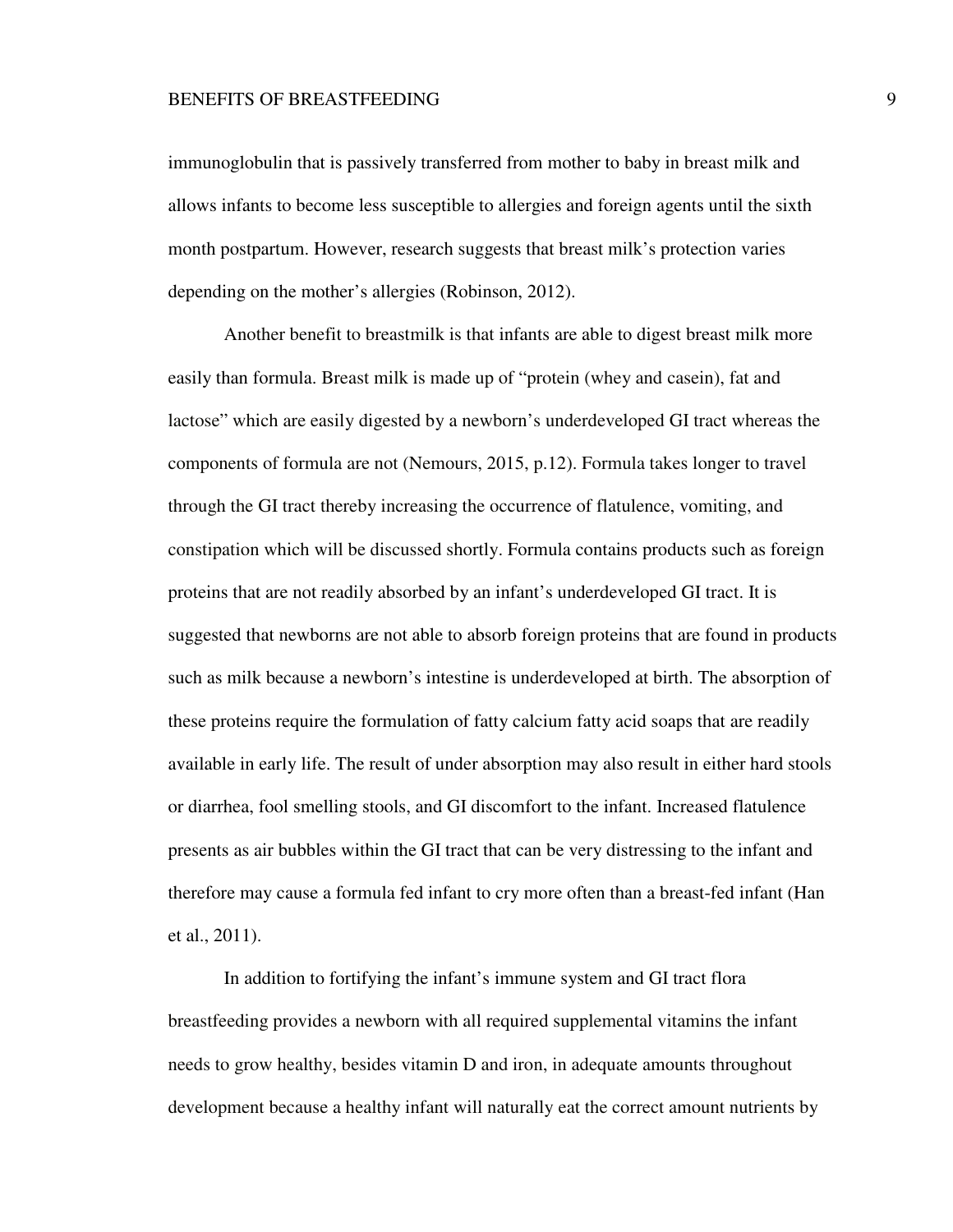eating when hungry and not eating when full (Walker, 2010). Some of the components that are essential to growth and development of the infant include supplemental vitamins, such as vitamin A, D, E, iron, and other trace minerals. With breast-feeding the nutritional intake required of a growing newborn can be met based on a supply and demand method (Davidson et al., 2012).

 Breastfed babies are therefore at a decreased risk for developing diabetes because their stomachs are not ritualistically overstretched. Breastfed infants ingest the correct amount of breast milk in proportion to the size of their stomachs and although it is produced in lesser amounts the quantity of breast milk consumed by the infant adequately provides the correct amount of nutrients and fats needed for effective growth and development. The amount of breast milk available to an infant will also change in order to meet the nutritional needs of the infant. For example, immediately before and a few days after birth a mother's breasts will produce a substance called colostrum. The average amount of colostrum a newly postpartum woman produces by the first day postpartum would fill a medicine cup, about 25 to 56mL, which is more than enough to meet a newborn's dietary needs at that stage of development. Within the first 24 hours postpartum an exclusively breastfed infant will only consume an average of 11 to 15 grams (g) of breast milk. A newborn's stomach typically has capacity to hold five to seven mL of milk so it is likely that the infant's stomach will need to expand to fit such an amount. A newborn's stomach at birth can be compared to the size of a small glass marble, thimble, or large acorn nut. By the second day the breasts will produce 113 to 185mL which may then increase exponentially by the third day to produce about 500mL upon frequent sucking or stimulation throughout the first two days. As the infant grows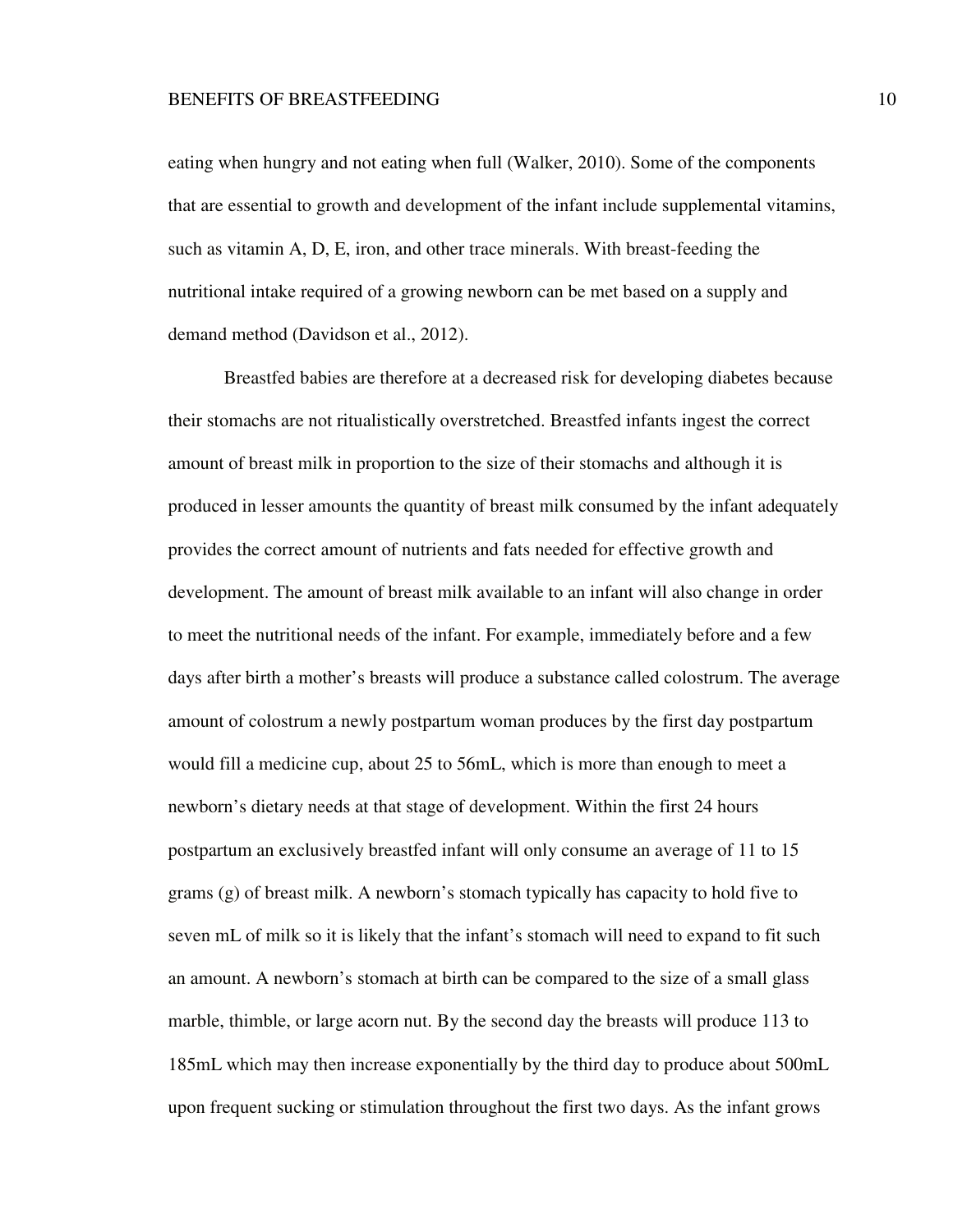an increasing amount of energy is required and therefore an increased amount of breastmilk is consumed (Santoro, Martinez, Ricco & Jorge, 2010).

 Breastfeeding also prevents excessive vomiting and burping of infants because breastfed healthy infants cannot be overfed when an infant decides how much it will drink, starting at birth. When a breastfeeding infant's stomach is full the infant will stop drinking. Whereas formula fed newborn infants in the hospital are regularly prescribed to eat three to four ounces of formula every three hours directly after birth. This is because studies have shown that the amount of breast milk in relation to the amount of formula that equals in nutritional value is disproportionate with formula being of quality. However, strict feeding schedules for formula fed infants can be a problem because a newborn's stomach is not accustomed to retaining a greater quantity of milk or formula more than a few mouthfuls immediately postpartum and frequently thereafter. The result of a constant overabundance of formula ingested by the newborn is an overstretched stomach and an increased amount of regurgitation. Studies have shown that babies who have overstretched stomachs early in life are more at risk for developing diabetes later in life (Bartz &Freemark, 2012). A peer- reviewed research study of 517 children, 249 girls and 268 boys, from Sweden and 286 children, 153 girls and 133 boys, from Lithuania who between the ages of 0 and 15, was completed in order to "determine whether early nutrition was an independent risk factor for diabetes despite other life events" (Sadauskaitė-Kuehne et al., 2004, p. 2). The hypothesis of this study was based on the recently increasing diagnoses of Diabetes Type 1 among children along with the decreasing numbers of women that breast-fed their children. The study was used to compare groups of children that had been breast-fed with those whom had been fed a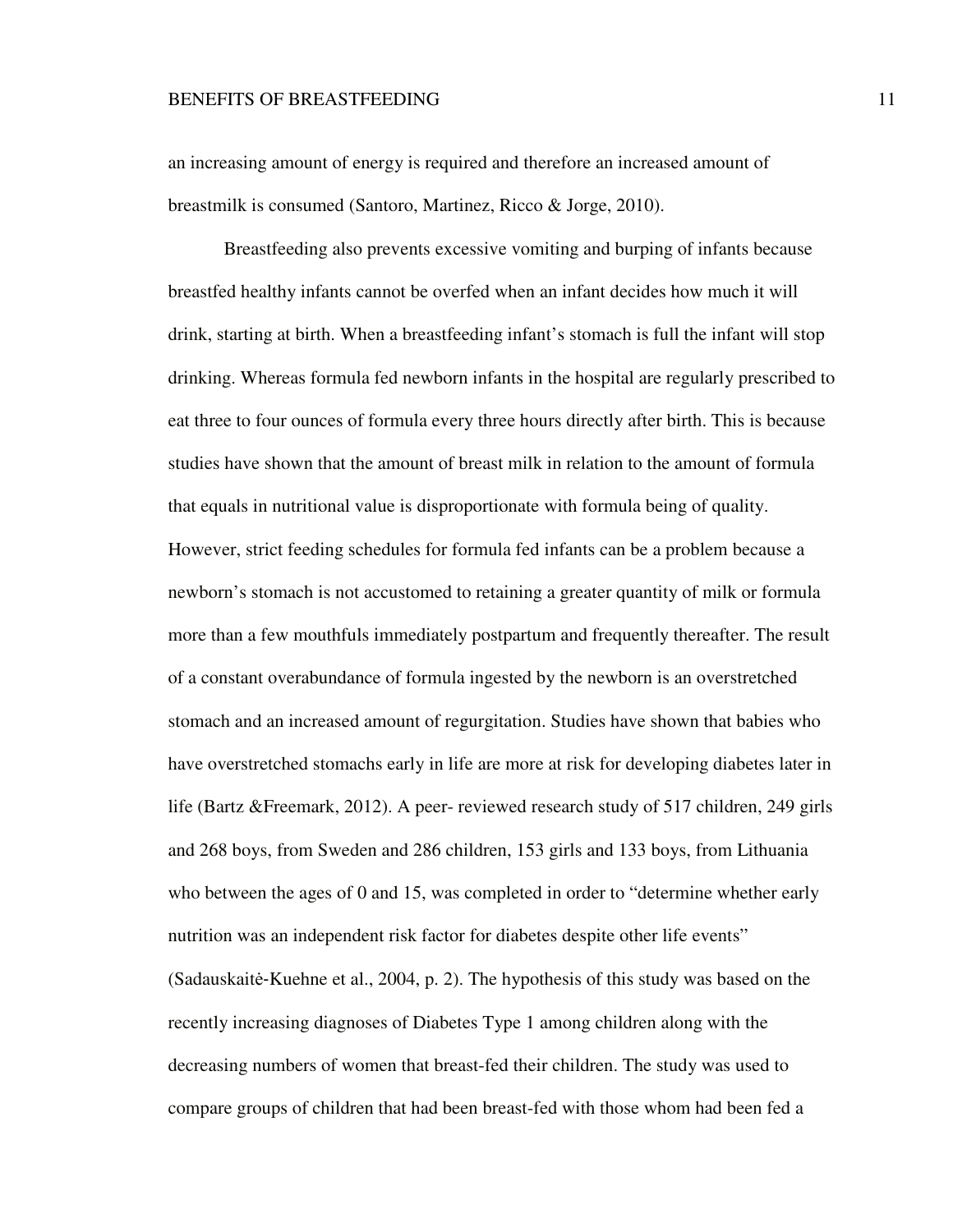commercial formula or a formula substitute that was commonly used throughout that part of the world. The breast milk substitute was called *c-milk* which was a home-made combination of corn water—rice-, barley-, wheat- or buckwheat water—and was mixed with a two to one ratio with cow's milk. Specifically, the children that were ages five through nine years old within the study who were exclusively breast-fed for the first two months of life demonstrated a protective trend against developing diabetes. Although, it was concluded that "an extended duration of both exclusive and total breastfeeding, up to the age of 12 months, showed a protective trend" against the development of diabetes  $(Sadauskaitè-Kuehne, et al., 2004, p. 3)$ . In addition to providing evidence that breast milk was protective against diabetes type 1 the study also demonstrated that commercial formula put children at an increased risk for developing diabetes. This means that the commercial formulas that were used during the study was not only based on cow's milk but also contained wheat and soya germ (Sadauskaitė-Kuehne, et al., 2004).

 It is important to consider that the risk factors that were a part of this particular study consisted of the same risk factors from other similar studies. The factors that may have influenced the study's results was prematurity, neonatal illness, infection or stress within six months of diagnosis, living within an urban area, and maternal education. A few of the cases of this study in which stressful events and the age of the mother seemed to present a great risk they were eliminated from the analysis. Although overall the study reports that no one factor interfered continuously with the protection that breastfeeding provided. When all of the factors were adjusted for, the study still provided strong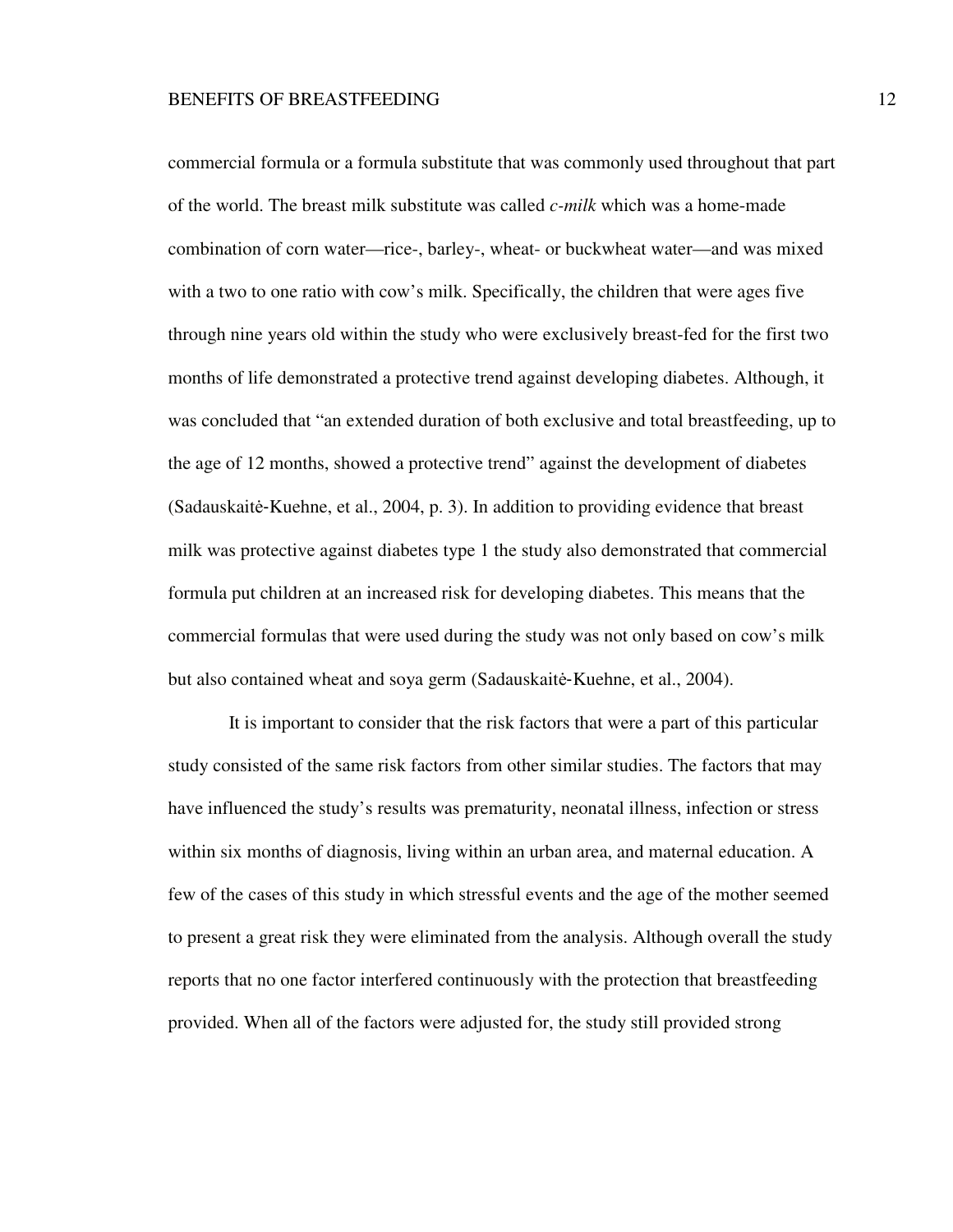evidence that breastfeeding was much more protective against diabetes than breast milk substitute (Sadauskaitė-Kuehne et al., 2004).

 Breastfeeding prevents permanent stretching of the stomach and therefore prevents excessive vomiting, risk for aspiration, and choking, and heart burn. Overconsumption of breastmilk is not required largely due to the rich nutritional make-up of breast milk (Sadauskaitė-Kuehne et al., 2004). For example, colostrum, although not great in quantity is of incomparable quality. The nutrients, electrolytes, and immunity properties of colostrum are so complex that its artificial equal has not yet been developed among the formula enterprises. Manufactures continue to enhance the composition of formula products with little success. It is true that commercial formulas provide the safest alternative to breast milk while offering "complex combination of proteins, sugars, fats, and vitamins," that would be almost impossible to duplicate at home, but continues to lack several of the benefits that breast milk provides (Nemours Foundation, 2015, p.4). The colostrum and later the breast milk that is produced by the mother is naturally tailored to the newborn's physical needs while its components are influenced by the culture and dietary habits of the mother. This means that the make-up of breast milk can change. This can prove beneficial in transitioning the infant to go from milk to solid foods later in development. Flavors and smells of food that the mother consumed while breastfeeding are recognized by the infant when the infant is fed the solid form of the food. Upon recognition of a particular flavor or smell that was present in breast milk the infant will more willingly accept what they are eating and in some cases the flavor even provides a sense of security and comfort to the infant. This is because the infant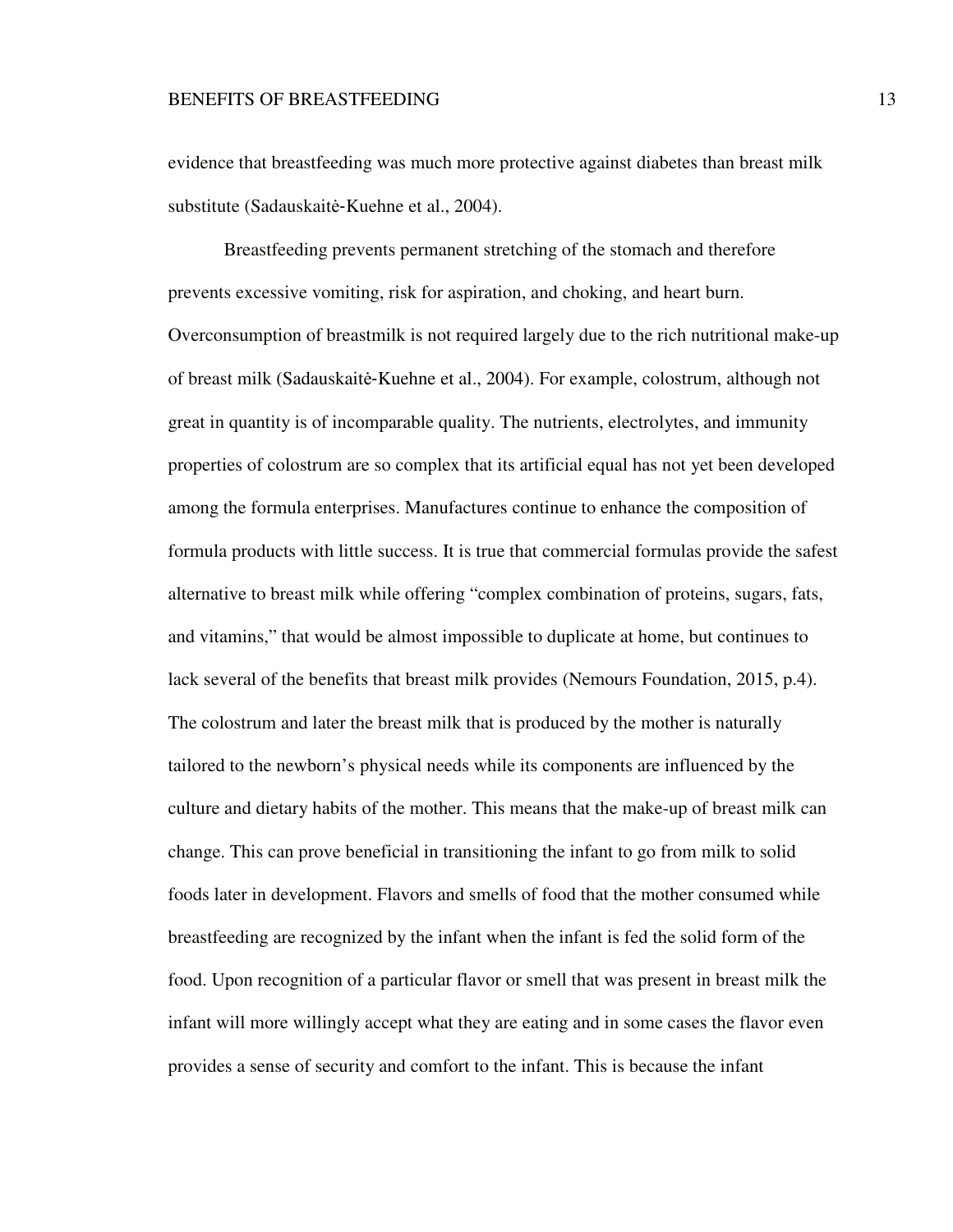associates the flavor with security and comfort that was provided while the infant drank breastmilk from the mother's bosom (Beauchamp & Mennella, 2009).

 There is a mechanism within a woman's breasts that utilizes something called the *let-down reflex* to produce breast milk as the newborn demands. These demands by the newborn are recognized by mother's breasts and body in the form suckling of the breasts by the newborn. As the infant suckles on the breasts sensors within the breasts are triggered to send messages to the brain. The brain interprets these messages as a demand for more milk to be released and so the brain sends hormones to the breasts which trigger the lobules or breast milk producing centers to produce more milk. The more often the newborn suckles on the mother's breasts the greater the amount of milk that the breasts will produce (La Leche League, 2014).

 Another benefit of breastfeeding for the infant is that breast milk prevents against excessive visits to the dentist. Although breast milk and formula have a virtually equal role in association to influencing the development of dental caries in infants, recent research suggest breastfeeding is more preventative against the development of malocclusions stemming from the unique sucking motion the is exhibited by breastfeeding and bottle-feeding infants while nursing. The sucking motion and pressure exhibited by breastfeeding infants not only helps to line up the teeth correctly, but also plays a major role in preventing ear infection (Bilenko, Ghosh, Levy, Deckelbaum, & Fraser, 2008) and promoting mandibular muscle strength (Beall, 2010).

 Breastfeeding also promotes the use of kangaroo care, which is the time in which the mother and baby's skin come into contact for a specified period of time. "Skin-to-skin contact" between mother and infant creates an emotional and spiritual bond (Nemours,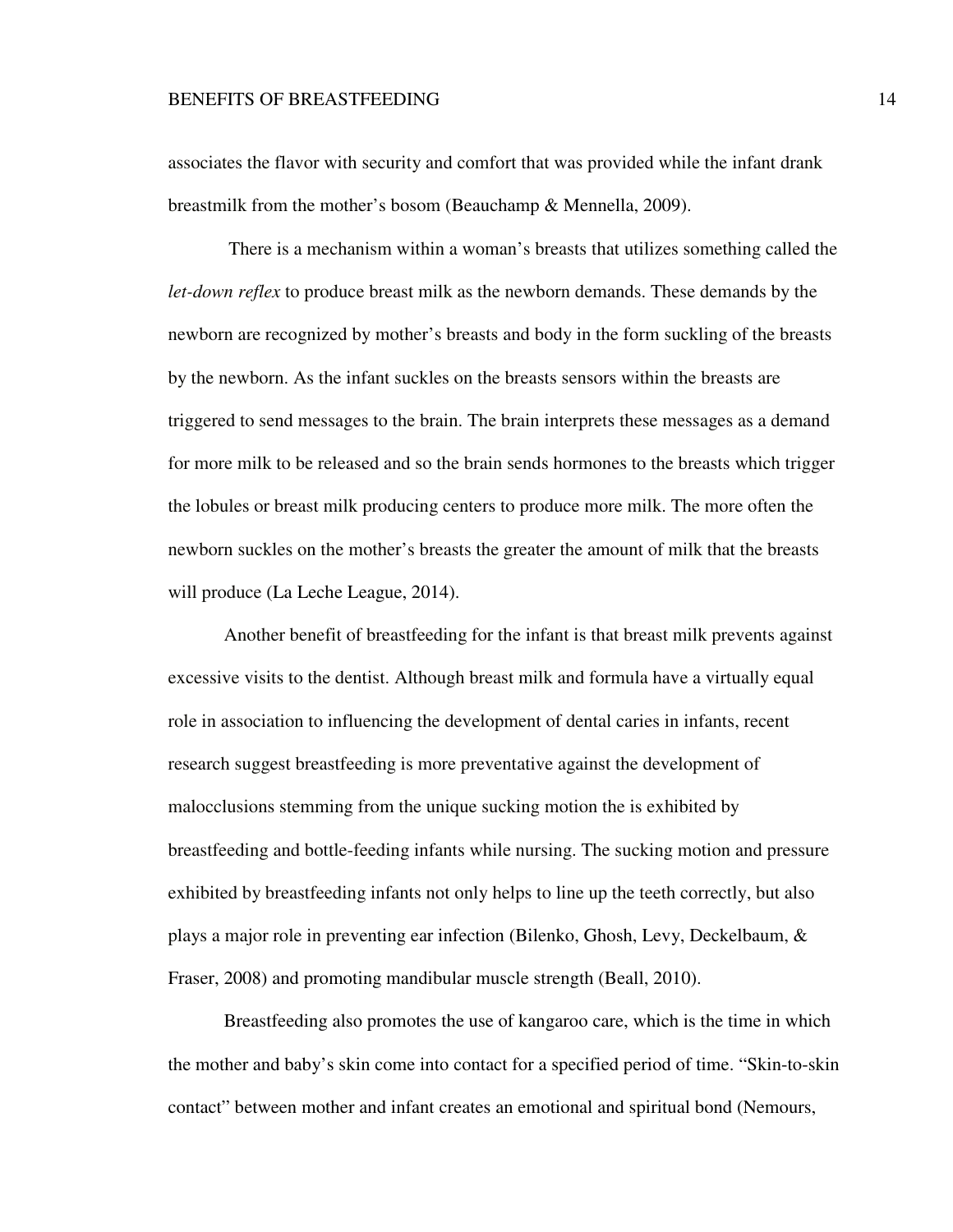2015, p.2). The concept of kangaroo care, began in 1979, in Bogota, Columbia, as a means to keep infants warm and to promote optimal growth. Kangaroo care is a very successful and noninvasive way to improve lactation and breastfeeding success (Bagby & Bowen, 2012). Physical contact has shown to be very successful in promoting psychological and emotional stability for both mother and infant. Upon contact with the mother's skin during breastfeeding infants have been known to stop crying and immediately become peaceful in appearance. This manifestation represents an intuition of trust and a healthy form of attachment between infant and mother (Burkhammer, Anderson, & Chiu, 2004). In combination with kangaroo care research had shown that bonding between mother and child is strengthened upon secretion of a certain oily substance from the Montgomery glands. These glands not only protect the skin of the areola and nipple during lactation but also release an individual scent that is characteristic of the mother (National Center for Biotechnology Information, 2009).

## **1. Warnings and Contraindications to Breastfeeding**

 A few factors that may prevent women from breastfeeding are medication regimens and the prevalence of sexually transmitted diseases that are present within the body of the mother. Medications vary upon infiltration of the breast milk and its affects upon the nursing infant and should therefore be discussed with a physician before attempting to breastfeed. In relation to sexually transmitted diseases, the only true contraindications to breastfeeding is if the infant has classic galactosemia (galactose 1 phosphate uridyltransferase deficiency) or the mother has the Human Immunodeficiency Virus or is HIV positive (American Academy of Pediatrics, 2015).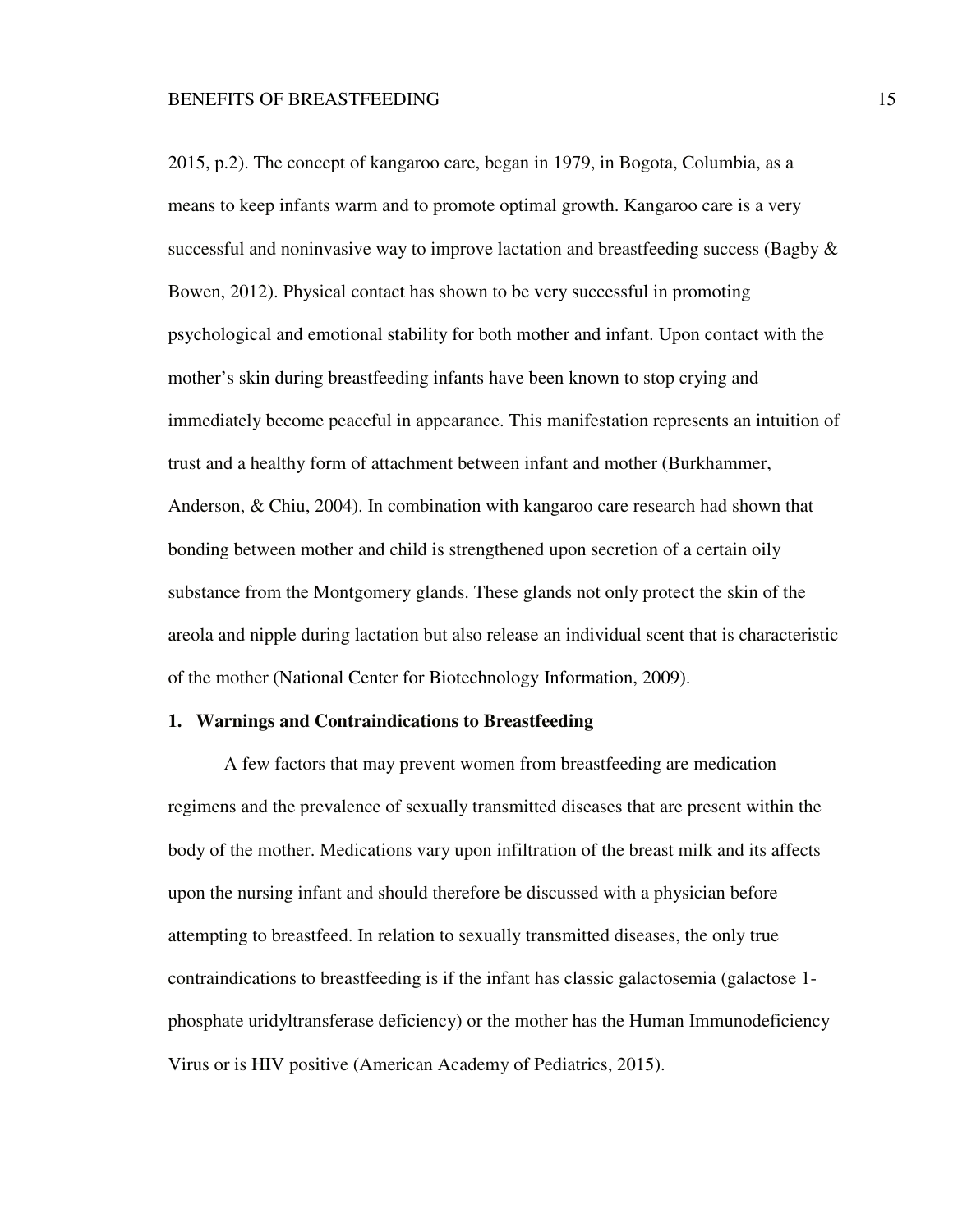Breast milk becomes unsafe to drink under specific circumstances. Such circumstances may develop if pesticides, organic pollutants (POPs), heavy metals, and other contaminants accumulate substantially within the breast milk in which case parents and researchers may begin to ask whether the benefits of human milk would truly outweigh the risks in such circumstances. Mainly mothers who are more advanced in age are more likely to produce increased amounts of a harmful chemical via breast milk because she would have been exposed to the chemical for a longer period of time. Age is therefore a factor when considering to breastfeed (Mead, 2008).

 Mother's should not attempt to breastfeed upon consumption of excessive amounts of alcohol, intake of harmful medications that are able to enter breast milk, if the mother has certain sexually transmitted diseases, severe malnutrition, and when the infant has severe allergies to breast milk. These factors can be detrimental to an infant's health and development and therefore should be avoided if at all possible. Unlike during pregnancy, alcohol is not absolutely contraindicated while breastfeeding. Typically, if a lactating woman chooses to consume alcohol she should limit her intake to one serving one glass of wine or one cup of beer—and then she should not breastfeed her infant for at least two to three hours so that no harm will come to her infant. Newborns whom have immature livers are more likely be affected by alcohol because their liver is not developed enough to excrete the alcohol from their bodies therefore a mother who chooses to drink during lactation must do so sparingly. Although alcohol consumption can be tolerated during lactation the safest option for the infant is to abstain from alcohol completely until no longer breastfeeding (La Leche League, 2014).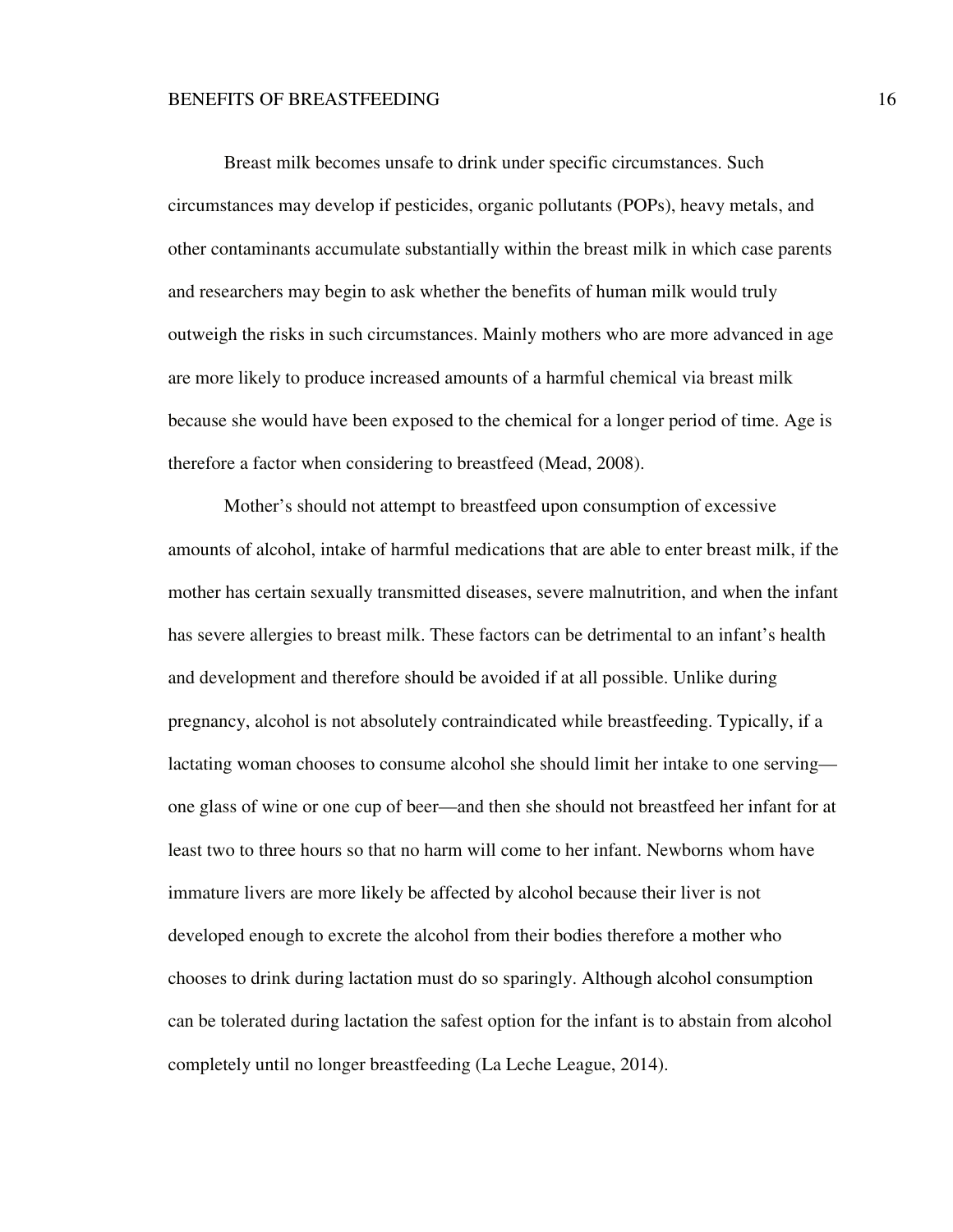Finally, malnutrition of a lactating mother may pose a risk to a breastfed infant as well as to the mother and therefore must be considered before deciding to breastfeed. Although malnutrition in infants and children is one of the World Health Organization's (WHO) main reasons for supporting breastfeeding, milk from the mother could potentially be more harmful to the infant and also to the mother then beneficial if the mother is the one suffering from severe malnutrition. Severely malnourished mothers who choose to breastfeed risk further malnutrition in order to produce milk that is most likely insufficient to meet a growing baby's growth and development needs. The diet and nutritional status of a mother does not affect the macronutrient content—carbohydrates, proteins, and fat—of breast milk as much as the micronutrient content. Zinc, iron, and vitamins K, D, and B12 are all micronutrients that are essential components of human milk. Vitamin B12 deficiency may result in neurological damage while a lack of vitamin D may lead to rickets, or bone malformation (Mead 2008).

 In the cases listed above it may be wise for these individuals to formula feed. However, for most other reproductive women, generally between the ages of 15 and 50 years of age, it is a wise to become more familiar with the benefits and drawbacks that breastfeeding can provide in the mother's life, the baby's life, and society as a whole. This will allow women to make well informed decisions related to the physical and emotional wellbeing of their family, themselves, and their community as it relates to the infant's nutrition (Mead 2008).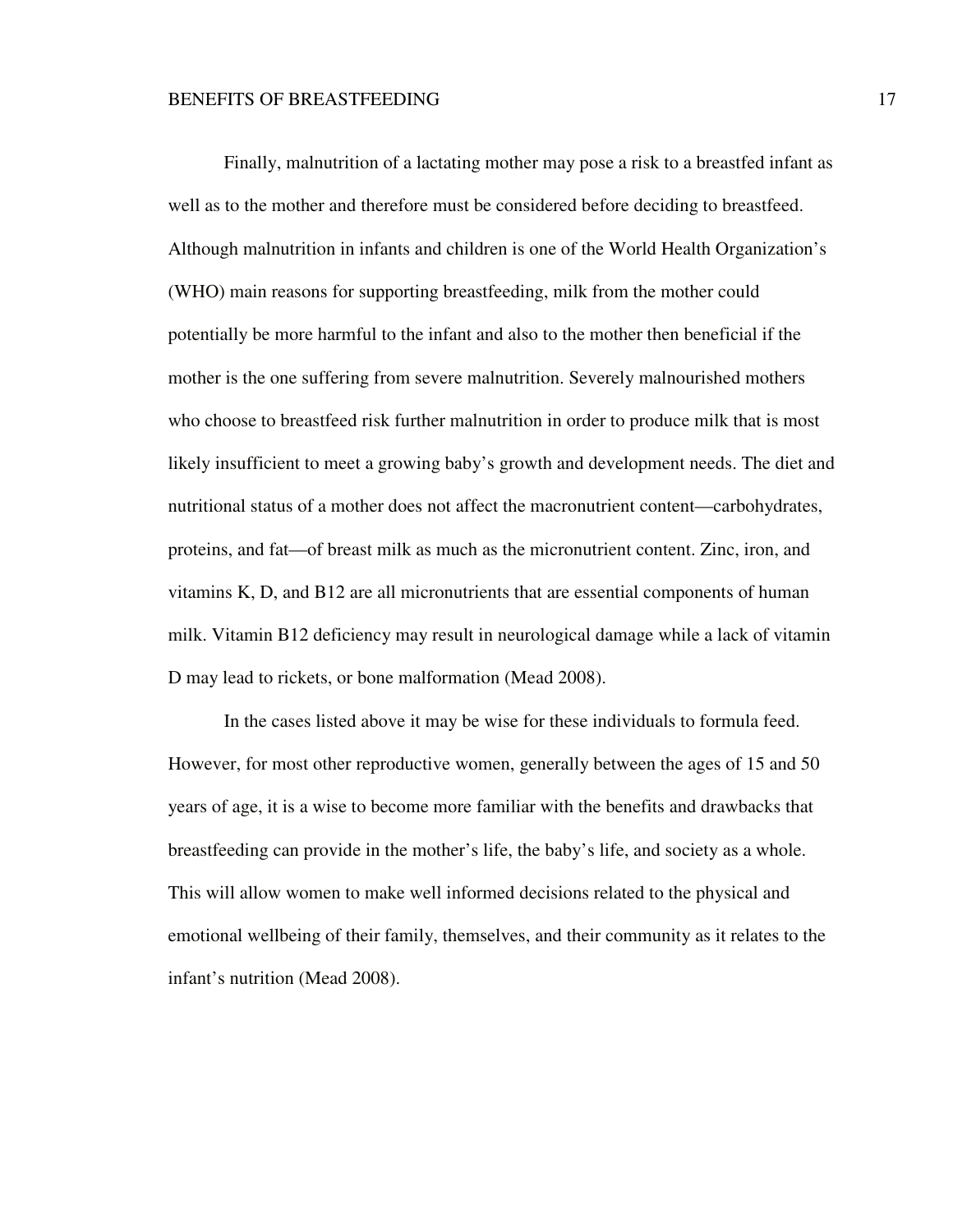## **Benefits for Mother**

 One benefit that breastfeeding provides to the lactating mother is a nonpharmacological method of contraception while decreasing a woman's risk for developing female cancers related to estrogen proliferation of the uterus, ovaries, and breasts. Progesterone, also known as the *hormone to pregnancy*, and progestin are hormones that are released upon breast stimulation and are triggered by mammary gland stimulation upon infant suckling. Progesterone and progestin increase breastfeeding duration resulting in the minimization of the cancerous effects of estrogen (Davidson et al., 2012). Progesterone and progestin decrease a woman's risk for developing endometrial, ovarian, and breast cancer by preventing or counteracting the excessive tissue production that is initiated by estrogen without inhibiting the positive effects of estrogen (Risch, 1998).

 Cancer is mainly described as the uncontrolled growth or proliferation of abnormal cells within the body. Estrogen is main contributor for tissue growth and repair within a women's body. Estrogen is a hormone that works hand in hand with progesterone and progestin mainly during a women's monthly period to repair the lining of the uterus that is destroyed when the ovulated egg has not been fertilized. The estrogen hormone is an extremely important component of the human body but it is also known to be a main contributor to cancer when it is not unaccompanied by other hormones such as progesterone and progestin. The longer a woman has been exposed to increased levels of the estrogen hormone without these other two hormones the higher her risk becomes to developing cancer. A few risk factors include early onset of menarche, late onset of menopause, intake of estrogen supplements without progestin or progesterone during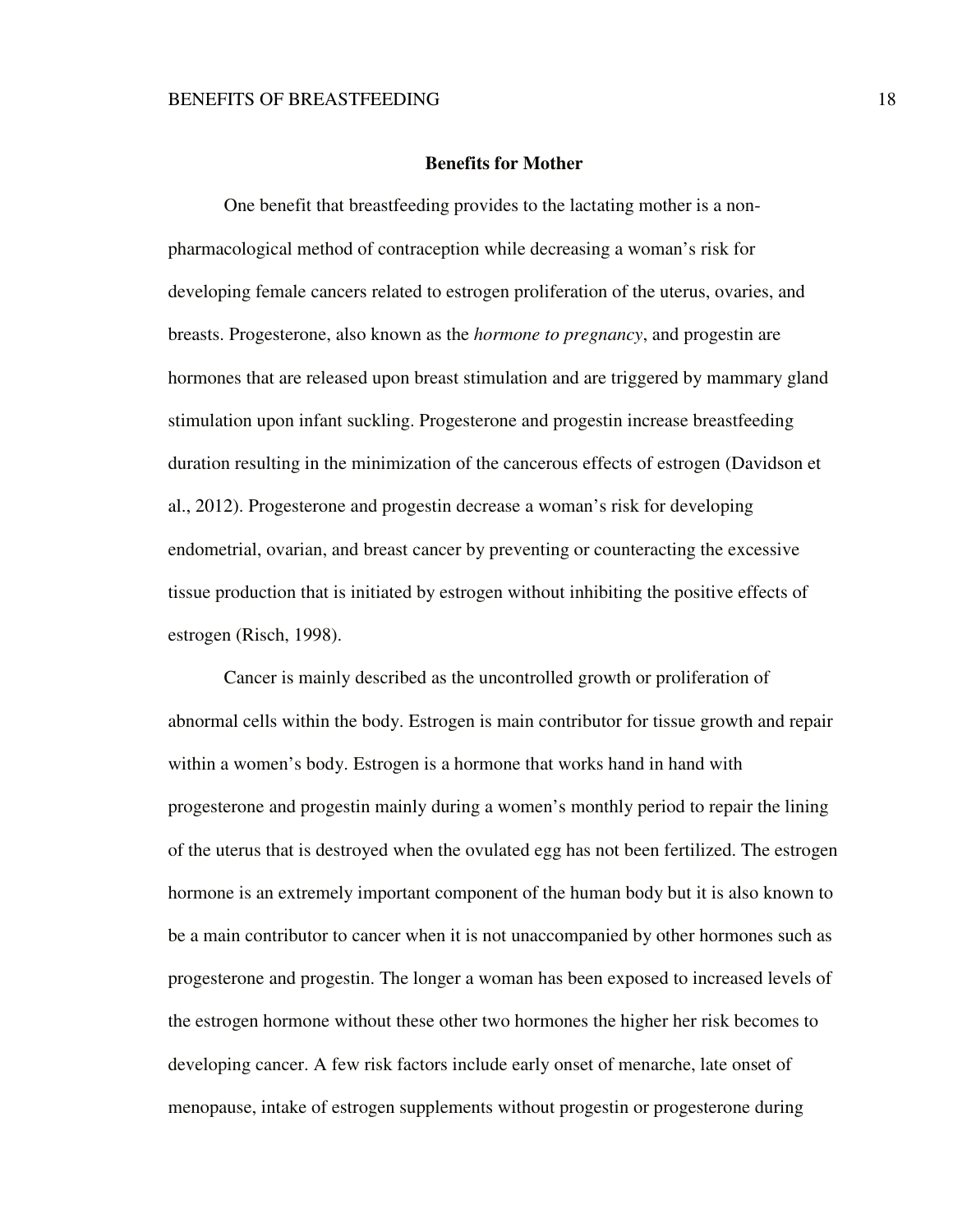hormone replacement therapy, and nulliparity (Lewis, Dirksen, Heitkemper, Bucher, & Camera, 2011). According to medical researchers, Pechlivani and Vivilaki (2012), results from research teams located in multiple countries worldwide (including the United States, Sweden, the United Kingdom, Israel, Norway, and China) have demonstrated an inverse correlation between the length of time that a woman breastfeeds and the risk of breast cancer (Davidson et al., 2012).

 In addition to acting prophylactically against cancer, high levels of sustained progesterone can act as a natural contraceptive by delaying ovulation, the release of the egg by the ovule into the fallopian tube. Ovulation is triggered by a shift in hormone concentration within the woman's body which is most often characterized by a decrease in progesterone levels. During pregnancy, ovulation is prevented while the amniotic sac releases a constant amount of progesterone. Normally this process during pregnancy allows the body to remain in a state in which is conducive to fetus growth and so the body will not reject the growing fetus. Although, breastfeeding can serve as an effective form of contraception it is not 100% fail proof. Additionally, there are particular guidelines a lactating mother must strictly follow in order for this particular method of contraception to be successful (Davidson et al., 2012).

The two main guidelines that a woman must follow for effective contraception while breastfeeding are that the woman must breastfeed on demand and at intervals of less than three hours between feedings during the desired contraceptive period. If the women is not able to breastfeed her child after two to three hours she must provoke letdown and expression of milk herself by gently stroking her breasts and squeezing slightly above and below the nipples. However, when manually excreting breast milk a mother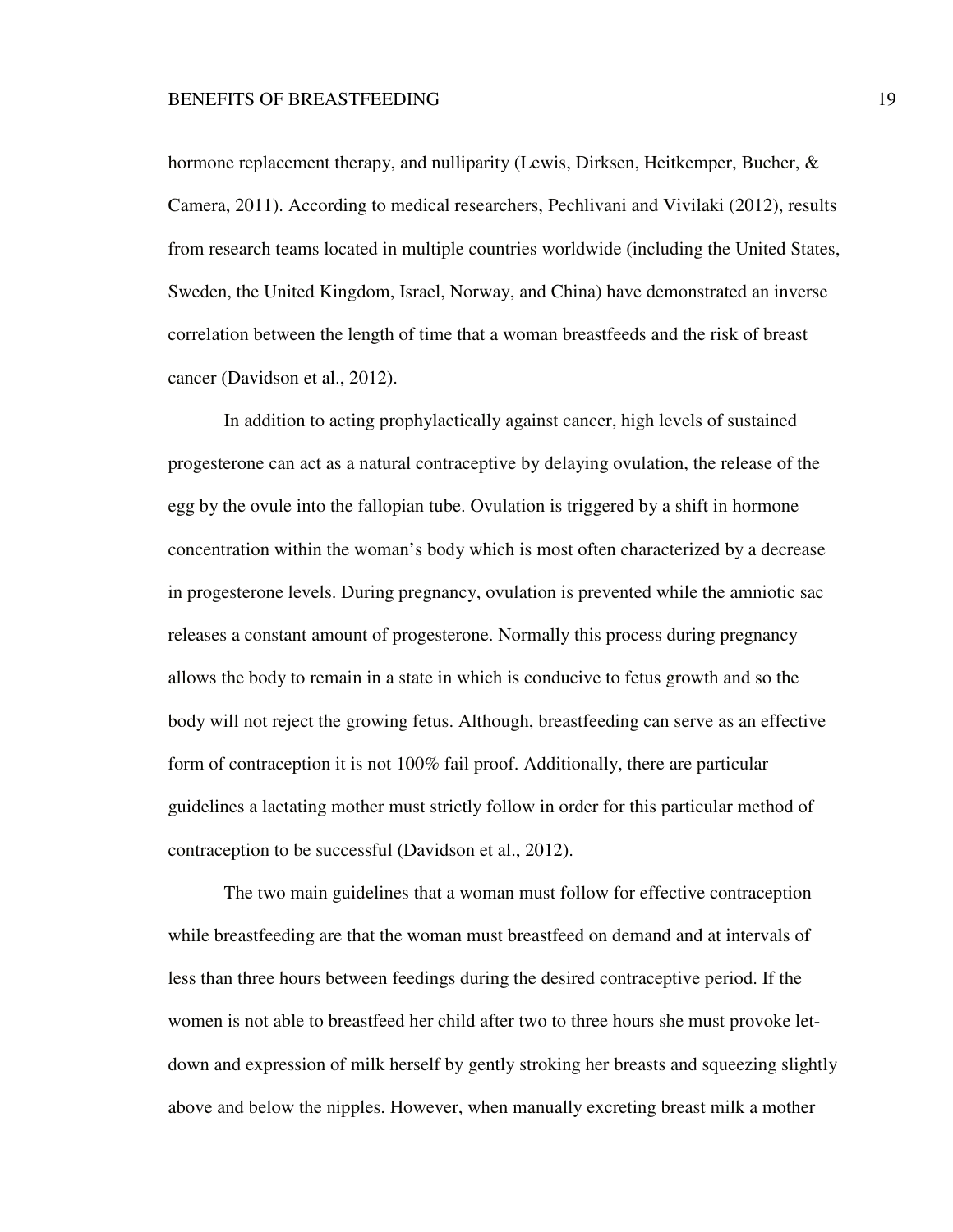must also be careful not excrete too much milk at one time because an excessive amount of breast stimulation my put her at risk for breast engorgement. Breast engorgement can be painful and can occur when there is an expansion and increased pressure within the mammary glands as breast milk is produced and stored. In summary, engorgement most often occurs when breast milk that is synthesized is not conjointly being expressed in equal amounts (Davidson et al., 2012).

 In addition to being a potential form of contraception and a preventative method against cancer, the oxytocin that is released from the pituitary gland during let down upon infant suckling also protects the mother from postpartum hemorrhaging. Oxytocin that is released naturally contracts the uterus and prevents bogging. Contraction of the uterine muscle prevents bleeding by constricting the vessels leading to the now vacant uterus after childbirth. This hormone continues to be produced even after leaving the hospital so that after intravenous synthetic oxytocin no longer becomes available the mother may continue to be at much less of a risk. Contraction of the uterus as a result of oxytocin release while breastfeeding can also be beneficial to the mother in encouraging faster uterine involution in that the uterine returns to its non-pregnancy state. This action decreases the mother's risk of developing uterine prolapse in which the uterine protrudes through the vagina. When breastfeeding is implemented correctly and menstrual periods are inhibited, which normally return between six to eight weeks postpartum, the mother is at lesser risk for becoming anemic. This benefit allows the mother to conserve iron which can be beneficial in conserving energy and thereby be influential in promoting a mother's happiness (Dermer, 2001).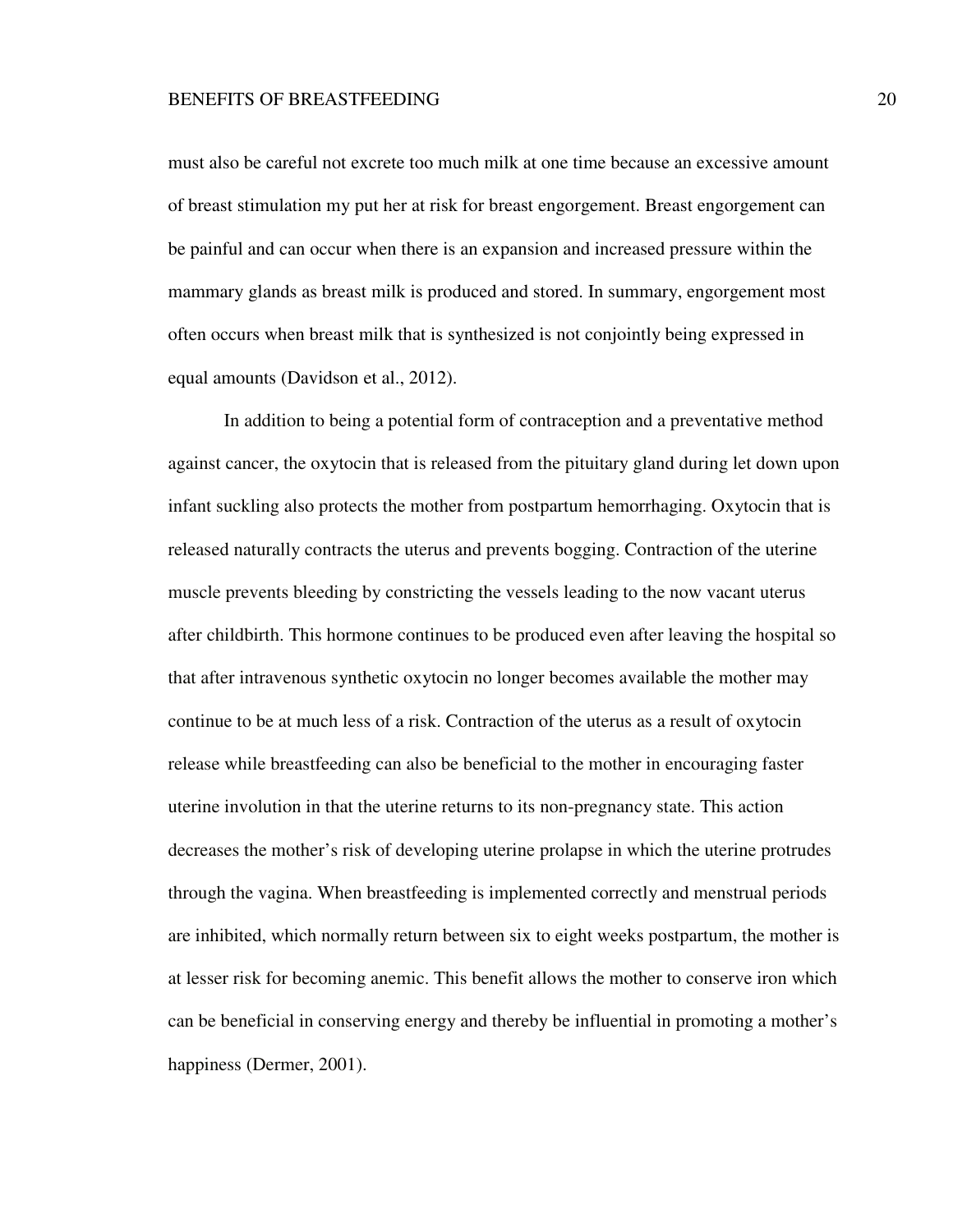Considering the short-term benefits mothers may also benefit long-term from choosing to breastfeed. Mothers have reported relieved anxiety and a deeper connection with their child upon breastfeeding. Mothers whom have provided kangaroo care several times while breastfeeding sometimes even find it more difficult to wean their child six months later in reference to the attachment that was form between mother and baby while breastfeeding (Burkhammer et al., 2004).

 Not only does breastfeed prove to be very therapeutic to the mother during kangaroo care through close body contact but breastfeeding mothers also benefit from weight loss more often than mothers that do not choose to breastfeed. Breastfeeding require 200 to 500 extra calories which the body must produce from energy stores or from glucose. This fact can be very beneficial to mothers with type one diabetes because the extra glucose that the body uses to produce breast milk requires a decreased insulin treatment. Additionally, for women who are not diagnosed but are at increased risk for developing diabetes, weight loss while breastfeeding may lessen or eliminate the mother's future risk for developing diabetes.

 Weight loss, improved blood sugar control, and good cholesterol profile from breastfeeding further benefits the nursing mother by decreasing her overall risk of heart problems. Also, breastfeeding decreases a woman's risk for developing osteoporosis, hip fractures, and menopause in relation to calcium. Normally, calcium is used to produce milk but studies show that after weaning the bone density of women who breastfeed return to a pre-pregnancy state and many times become thicker and therefore stronger than before pregnancy (Dermer, 2001).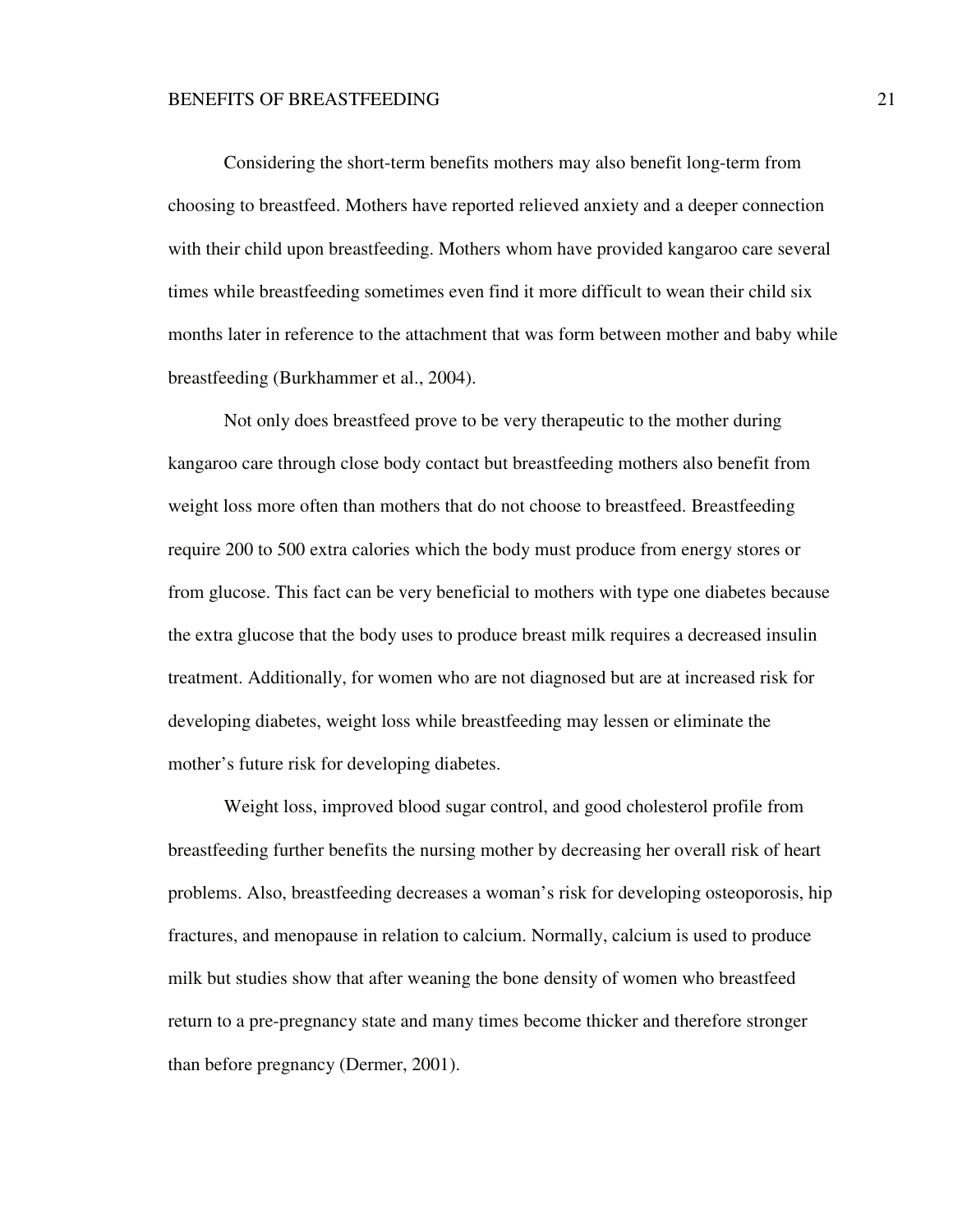Mothers also benefit psychologically from breastfeeding in spite of living in an unsupportive society. With suckling the mother experiences a hormonal milieu while prolactin creates a calmness within the mother. Mothers have also shown that their reactions to adrenaline becomes less while breastfeeding. In summary, breastfeeding creates a sense of peace, tranquility, and an innate sense of well-being within the mother. This can be very therapeutic to a mother's psyche when confronted with a busy schedule and stresses of life. However, the full measure of these psychological and emotional benefits can be hard to measure in a society, such as the United States, that is largely unsupportive of breastfeeding. Within this country it is often uncommon and unexpected for an infant to be breast fed for longer than the first couple of weeks after birth. Women often find themselves encountering physical and emotional problems if there is a lack of social support or there is no one in their life in which to model their breastfeeding experience. A women may be confronted with negative comments, find it difficult to breastfeed within the work environment, or even become harassed for breastfeeding in public (Dermer, 2001). A few reasons behind the negative view of breastfeeding in public is mainly because breastfeeding has become unfamiliar to many people since women began to work during the world wars and since bottle-feeding began to become the norm. Another factor that affected this change was the increased marketing of the human body and especially the use of breasts as a marketing tool among manufactures of certain products. Therefore, society began to see breasts within publicly not for their biological use but for their sexual association related to beer and car marketing. However, despite conflicting views, laws tend to air on the side of the mother and therefore one may be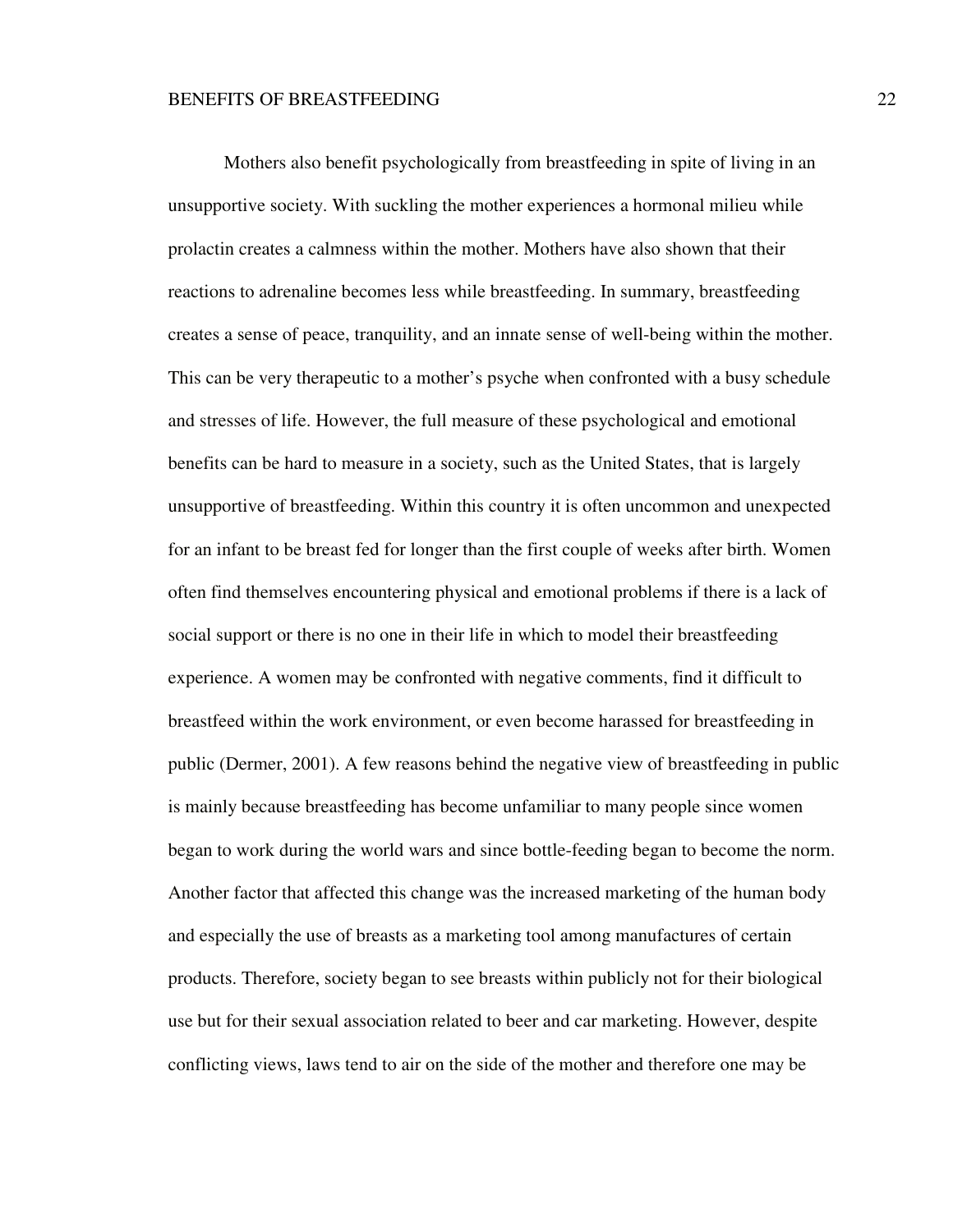hopeful that the public awkwardness experienced related to breastfeeding in the current day will precipitate in time (McCall, 2014).

 Breastfeeding is also ecofriendly, cost-friendly, and time efficient. Researchers have speculated that one of the most widely stated reasons mothers do not continue breastfeeding longer than two months or because they do not attempt to breastfeed immediately after birth is the mother's lack of confidence that she will not be able to provide a sufficient supply of breast milk to her infant. Many women have reported that their lack of confidence originated from negative experiences that sisters or acquaintances had with breastfeeding. It is true that some women may have more difficulty breastfeeding than others, but under the correct instruction by a lactation consultant and with sufficient support from friends and family, many breastfeeding advocates believe that the majority of women can be successful with breastfeeding. If a mother breastfeeds according to a supply and demand method—in which the mother breastfeeds her child every time the child is hungry or otherwise consistently induces lactation at least every three hours—it is less likely that a lactating mother's milk supply will not become insufficient (Riordan, 2005). This means that a woman's mammary glands and ducts will more likely produce an adequate and cost free supply of food for her baby.

 Contrarily, some individuals may argue that breastfeeding is more costly as well as physically and emotionally draining on the mother and her family—and therefore indirectly on society—because some believe that breastfeeding requires mothers to miss work (Noonan & Rippeyoung, 2011). Certain individuals believe that increased time and energy that is spent keeping up with the variant breastfeeding schedule the mother will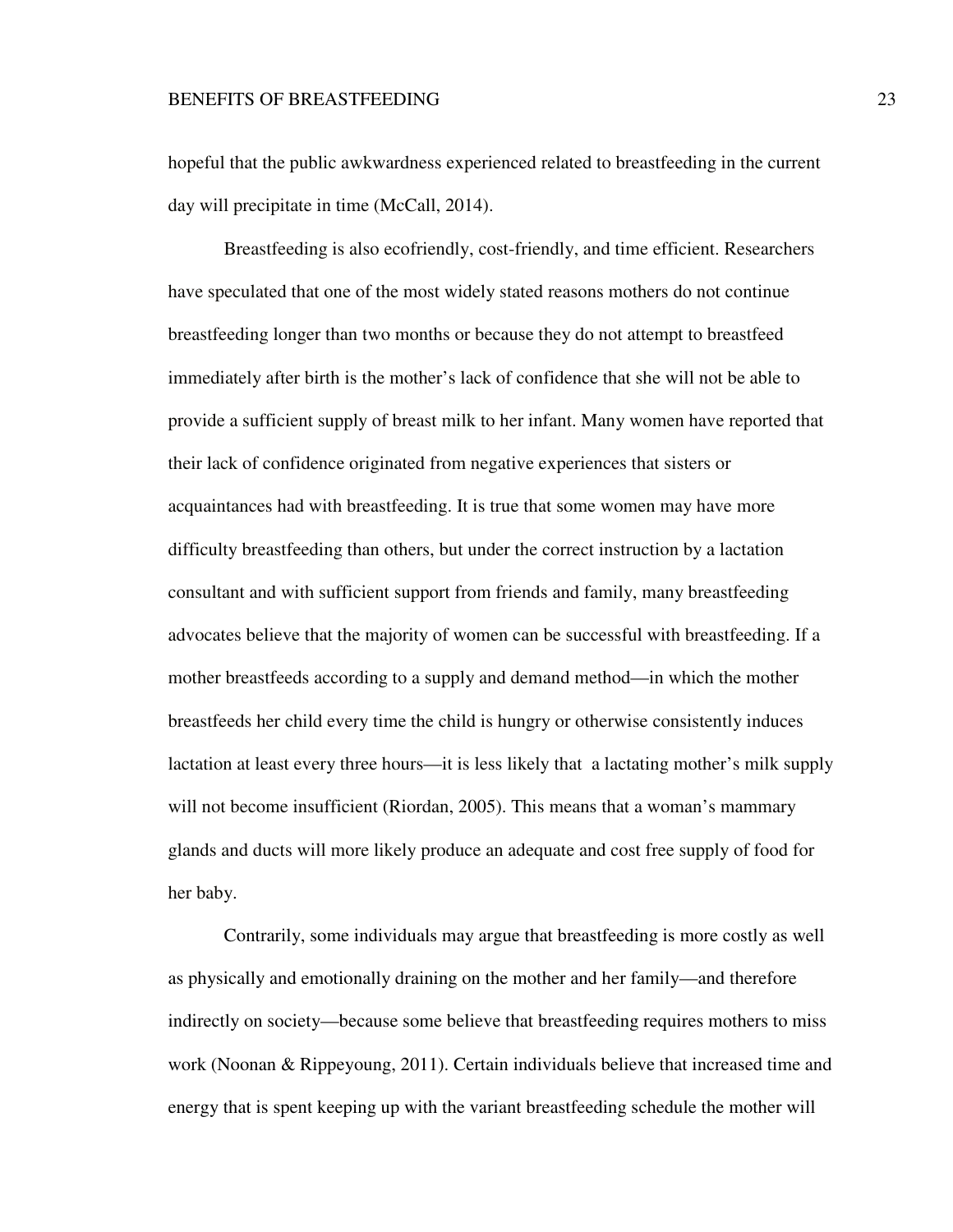inevitably spend less time at work. Missing work can be both financially and emotionally burdening. However, mothers who are employed, can avoid the financial cost of missing work in order to breastfeed, by using a breast pump throughout the work day to collect the breast milk her baby will need for the future (Davidson et al., 2012). However, if mothers are opposed to or are for some reason unable to use a breast pump most companies are legally required to provide breastfeeding mothers an allotted amount of time and private location, void of repercussions, to breastfeed their infant. If the mother has difficulty lactating due to her stressful environment she may find it helpful to seek a peaceful and private area away from the work area, such as in her car, where her and her baby will be undisturbed during the allotted breastfeeding time.

## **1. Risks and Complications to Breastfeeding Mother**

 Mastitis is a common complication while breastfeeding. Symptoms of mastitis may include redness, heat, tenderness, fever, malaise, and occasional nausea and vomiting. Mastitis and engorgement can often times complement one another with one complication influencing or provoking the development of the other. For example, pressure within the mammary ducts during engorgement provokes the occurrence of mastitis by inhibiting breast milk from leaving the breast through the nipple. After a period of time the stationary milk may encourage the growth of bacteria and therefore develop into mastitis, a breast infection, which can be uncomfortable and painful. On the other hand, if a lactating mother develops mastitis by a means other than engorgement, such as from cracked nipples which can serve as an entrance point by which an infectious organism can gain access to the breast tissue, the inflammation caused by the infection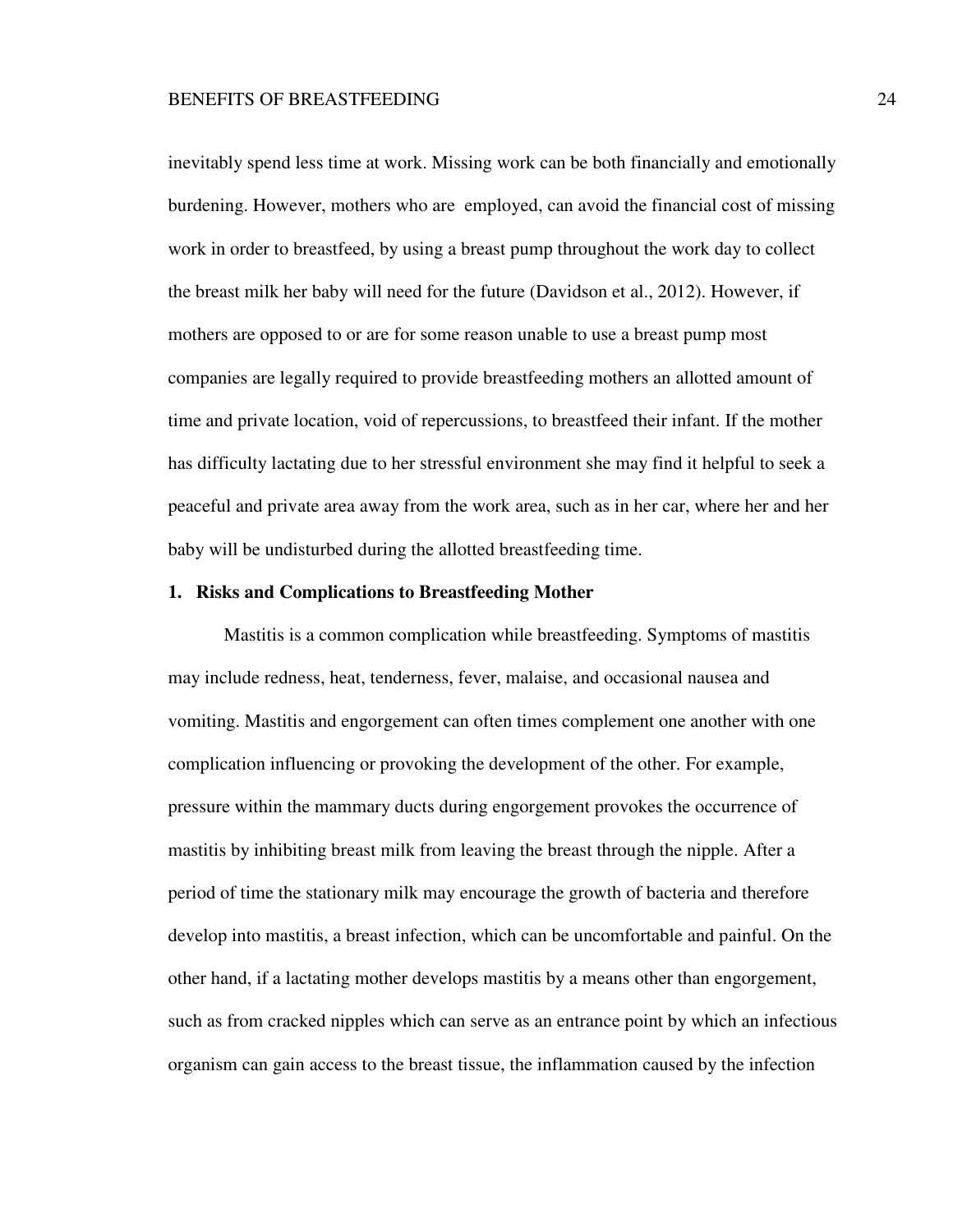may also inhibit the expression of milk from the breasts and therefore hasten the development of engorgement (Tilson, 1993).

 "Cellulitis and adenitis are two main types of mastitis" (Tilson, 1993, p.3). Cellulitis usually affects the connective tissue of the breast while adenitis typically affects the milk duct of either one breast or the other. Often times engorgement and mastitis may be prevented by allowing the infant to breastfeed for long periods of time, even though sometimes temporarily painful, on the effected breast first then the unaffected breast because the suckling force created by the infant's mouth and continuous replenishing of the milk supply through the milk ducts of the mother's breasts prevents the growth of bacteria. Suckling from the infant also maintains patency of the mammary ducts so that pressure from increased amount of stored milk in the ducts during engorgement is relieved via expression of the stored milk. Normally, mastitis and engorgement may be corrected naturally by allowing the infant to continue to nurse from the infected breast (Tilson, 1993).

 Other factors that may influence the increased occurrence of mastitis and should therefore be avoided include restrictive clothing, the use of artificial nipples, and a low resistance to infection. Restrictive clothing such as a bra, shirt, bathing suit, diaper bag, baby carrier, purses and breast pads that are too tight may restrict flow of milk through the breasts. Nipple shields may negatively affect the flow of milk through the breasts while using pacifiers or bottles to supplement an infant's sucking needs between feedings may change the way an infant sucks and therefore may inhibit the effectiveness of the infant's sucking pattern while nursing from the breasts. Other changeable risk factors that lowers a mother's resistance to infection are fatigue, anemia, malnutrition and stress;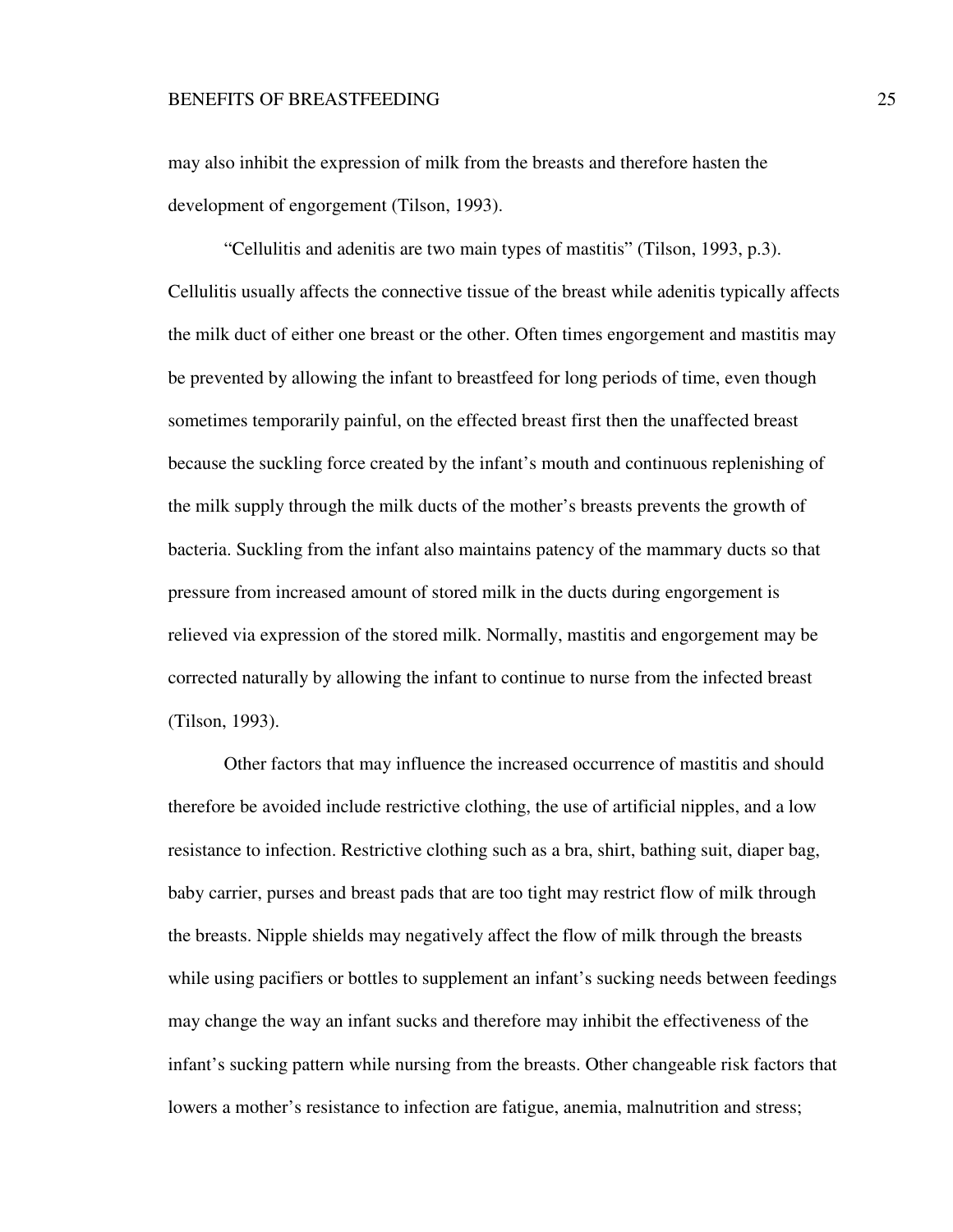while cigarette smoking negatively affects the functionality of the milk ejection reflex. Discomfort while breastfeeding may be treated with manual expression of milk from the breasts or implementation of a breast pump. Correct latch on technique of the infant while breastfeeding is also essential in preventing. Mothers who require extra teaching should seek the advice of a lactation consultant. Abnormalities within the breasts such as "biopsy, breast reduction, breast augmentation, tumor or cyst removal, the resulting scar tissue" and fibrocystic breasts may also increase risk for impaired lactation (Tilson, 1993, p. 20).

 In some cases a mother may experience frequent recurrences of either mastitis or engorgement or less frequently both mastitis and engorgement. In such cases the cause and type of recurrent mastitis should be determined by samples that are taken from the mouth of the infant and also from the milk of the effected breast. In more serious cases of mastitis long-term antibiotic prophylaxis, low doses of antibiotic once a day for two to three months, may prove useful for relief and prevention of chronic inflammation. For chronic mastitis lactating mother's may also try changing their diet by limiting their intake of saturated fats or by adding one tablespoon of lecithin to their diet every day to help reduce their risk of developing reoccurring plugged ducts. Another useful tip that may be useful for mothers experiencing unrelenting engorgement is too stimulate expression of small amounts of milk manually rather than ceasing to breastfeed altogether. Abrupt cessation of breastfeeding as well as over expression of breast milk may lead to worsening symptoms of engorgement rather than provide relief. An engorged mother should express milk manually but in moderation (Tilson, 1993).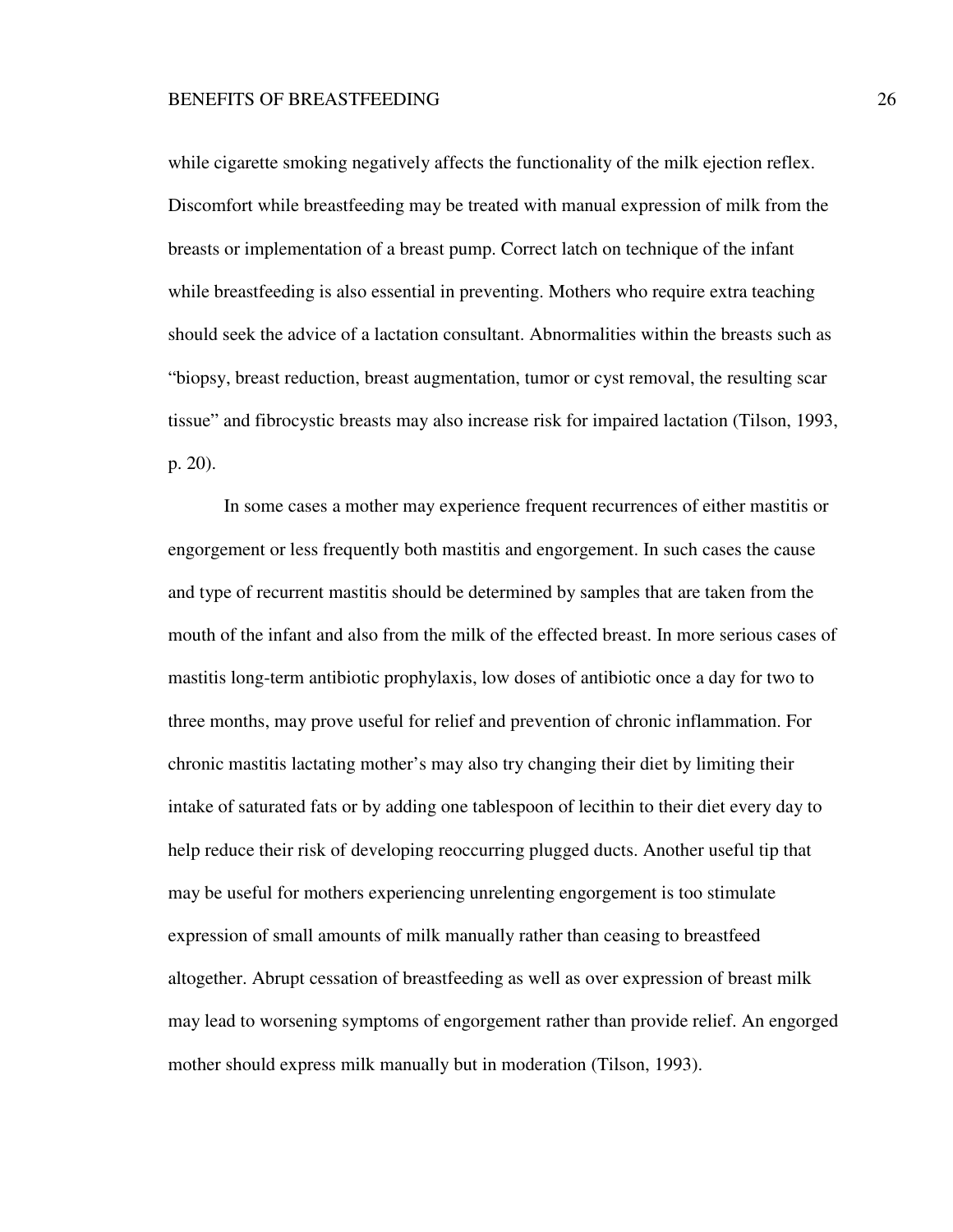Other basic methods that may be used to treat mastitis includes gently messaging the infected breast while applying a warm compress and resting in bed whenever possible for at least 10 to 15 minutes at a time. Riordan and Nichols (1990) discussed a survey that conveyed that stress and fatigue were the two factors most often reported by lactating mothers that preceded an episode of mastitis. Based on these results, resting in bed may serve as a beneficial way to relieve both stress and fatigue and thereby help decrease the occurrence of mastitis. Painful engorgement accompanied by mastitis are two common complications that may arise while breastfeeding and are also two main excuses that new mothers may use to justify cessation or avoidance of allowing their child to nurse from the breast. However, mastitis and engorgement should not be reasons by which a mother decides to stop breastfeeding (Tilson, 1993).

## **Benefits to Society**

 Breastfeeding is beneficial to the family, employees, and economy (United States Breastfeeding Committee, 2013). The benefits of breastfeeding for society, include that breastfeeding is ecofriendly, time-saving and cost-efficient because the infant feeds exclusively from the breast. The mother will not need to buy bottles, formula, nipples, or breast pumps in order to feed her baby. Also artificial formula preparation involves expenditures in several other areas. Depending on the brand, formula alone can cost between \$58 and \$198 per month (American Pregnancy Association, 2014). In a developing world, where formula is considered a luxury, some families spend almost half or 45% of their monthly income of \$300 on formula alone. For an infant that is strictly bottle fed formula alone would add an extra annual financial strain of between \$750 and \$2500 to a family's budget within the United States. In comparison, breastfeeding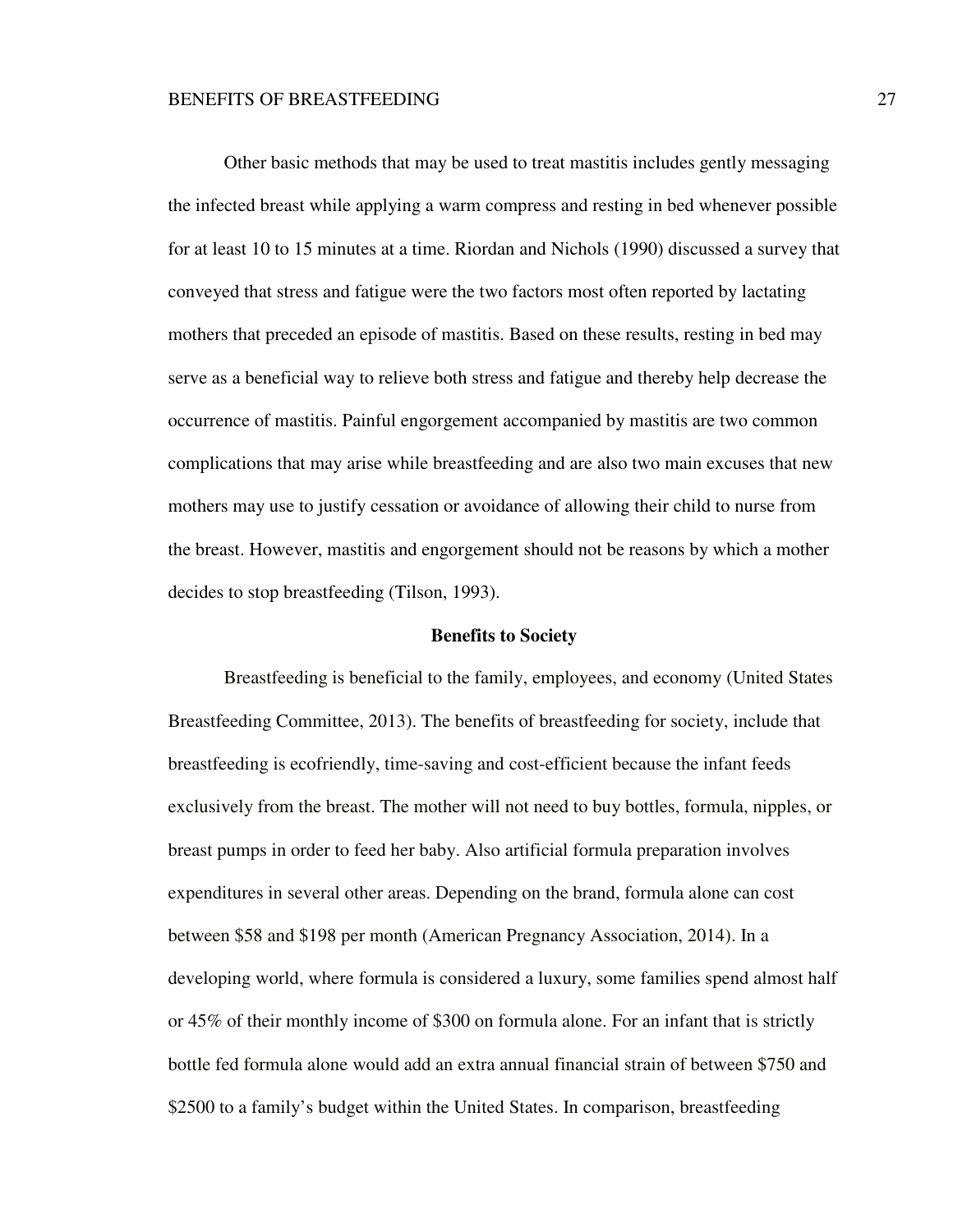mothers only require 500 extra kilocalories extra per day to breastfeed their child. These extra 500 kilocalories can be easily supplied with a daily peanut butter sandwich and an 8oz glass of milk (O'Conner, 1998).

 The additional 500 daily calories that a mother requires while breastfeeding would cost an average of \$1.25 per day. Therefore, breastfeeding not only meets an infant's nutritional and immunological needs but it is also unbelievably more costefficient for the first six months to a year postpartum. However, it is important to note that after six months an exclusively breastfed infant should begin to be gradually introduced to baby food or food that is ground in a blender to supplement breast milk. After six months the added cost to meet an infant's dietary needs will vary depending on the age of the infant, the nutritional make-up of the mother's milk, and the speed of which the infant is growing.

 Breastfeeding being ecofriendly means that no non-degradable resources, bottles or other preparation materials are required for a mother to breastfeed her child when the child nurses directly from the breasts. On the other hand, most artificial formula products stem from cow's milk. Cows require a large measure of upkeep. They consume large amounts of water, grain, feed, and energy. Every year, large quantities of paper, cardboard, aluminum, plastic, steel and tin must be supplied by manufactures to meet the demand of nipples, bottles, formula cans, and other feeding supplies that are necessary for formula feeding. Contrarily, all that is necessary for breastfeeding is the mother and the baby (Ecofriendlyfoods, 2011).

 Employees benefit from breastfeeding as an investment. Employees who provide lactation support benefit in the long run from lower health care costs, absenteeism,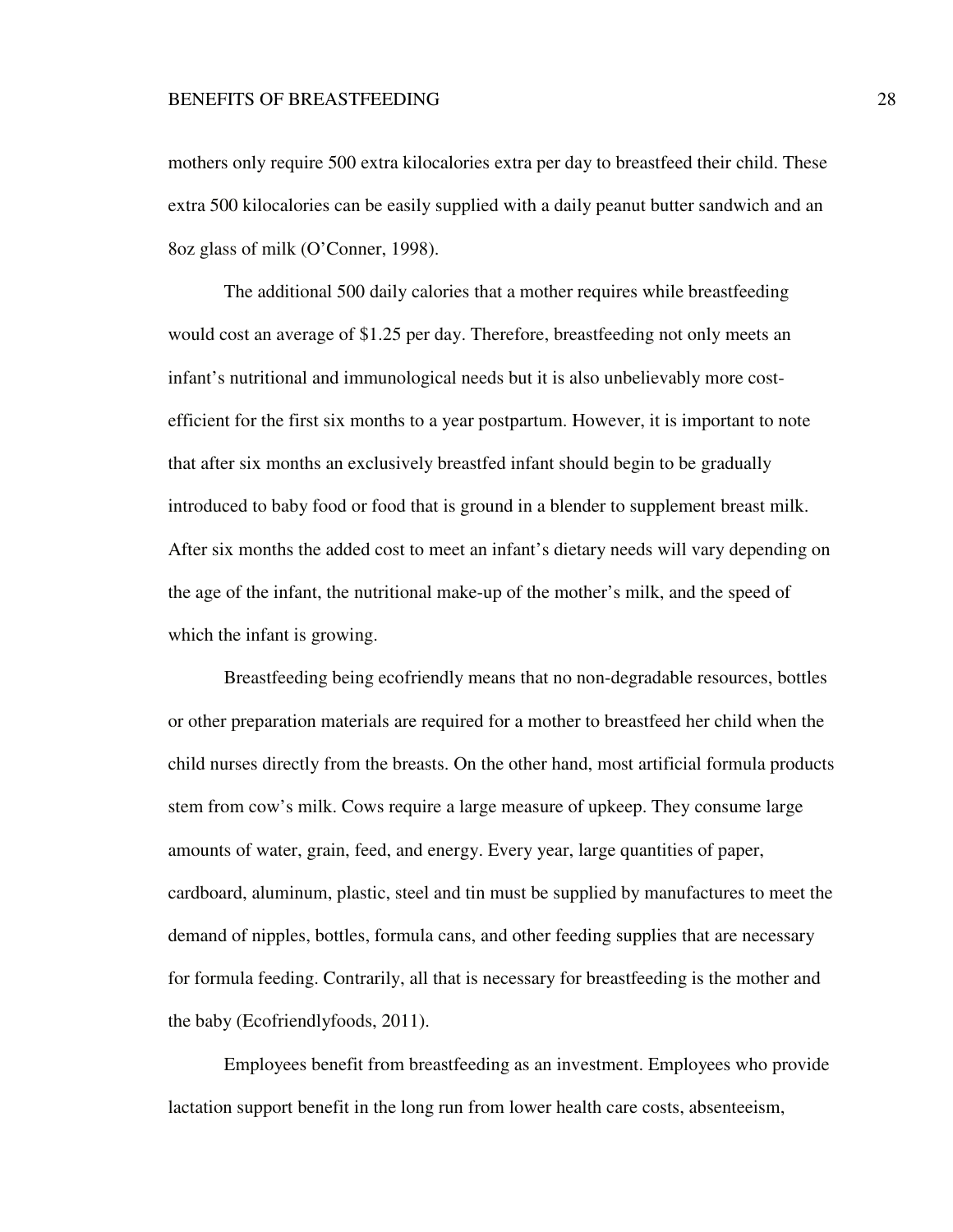improved morale, turnover rates, job satisfaction, and productivity. Additionally, employee who support breastfeeding have a 94 percent retention rate while the national average was 59 percent (United States Breastfeeding Committee, 2013).

 Research has also shown that when newborns are breastfed the mother will spend less time and money on health care. In a study from the United States and Scotland it was estimated that \$330 to \$475 was saved on costs within the first year of an infant's life if the infant was exclusively breastfed for the first three months postpartum. It has been speculated that less visits to the doctor or in search of healthcare was the result of passive immunity (O'Conner, 1998). Breast milk is very complex in the sense that there are many components to breast milk that are yet to be discovered (The College of Physicians of Philadelphia, 2014). Owing to passive immunity and immunoglobulins passed through breast milk breastfed babies are less likely to become sick; therefore they require less time at healthcare settings for check-ups, vaccinations, illnesses, and prescriptions in 2002 (Pugh, Milligan, Frick, Spatz, & Bronner, 2002). This also means breastfeeding will decrease dependence on taxpayer dollars by mothers who are uninsured. This will therefore lessen the strain on society as well as out-of-pocket spenders. In 2013 it was speculated that if 90 percent of mothers had decided to breast feed their infants exclusively for six months it would have saved the United States about \$13 billion and prevented the death of 911 individuals annually. About \$733.7 million was spent on direct health care that year while \$126.1 million was spent on indirect costs(United States Breastfeeding Committee, 2013).

In conclusion, breastfeeding has many benefits for both the mother and the infant's physical and emotional wellbeing. Formula breast-feeding is helpful for those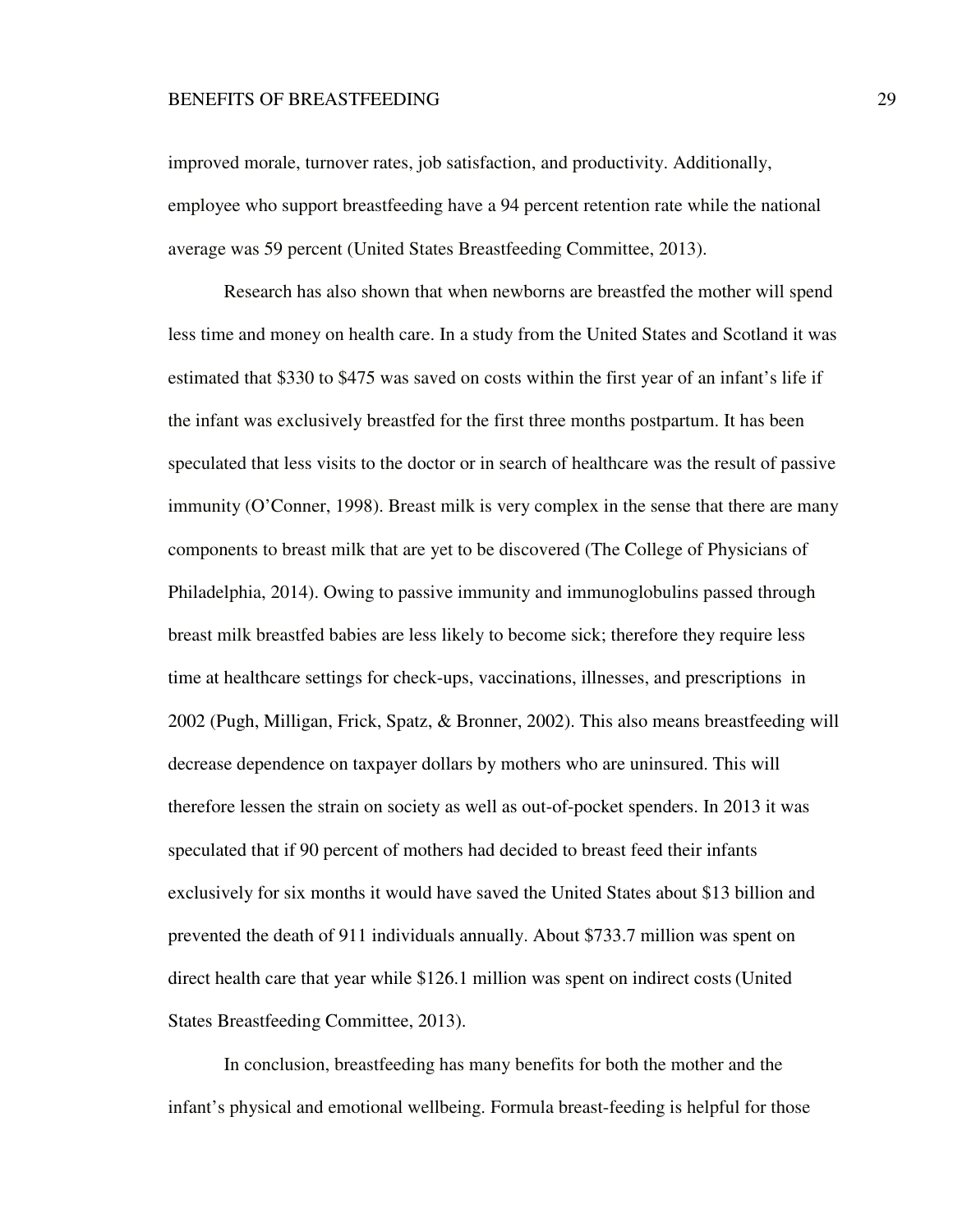who are unable to breastfeed for various reasons, but it is clear by evidence and research that breastfeeding is more successful in the prevention of harm and the promotion of health. This paper provides references and information about breastfeeding that may encourage more women to choose to breastfeed their children, and thereby slowly increase the nutritional health and quality of life of citizens of future generations.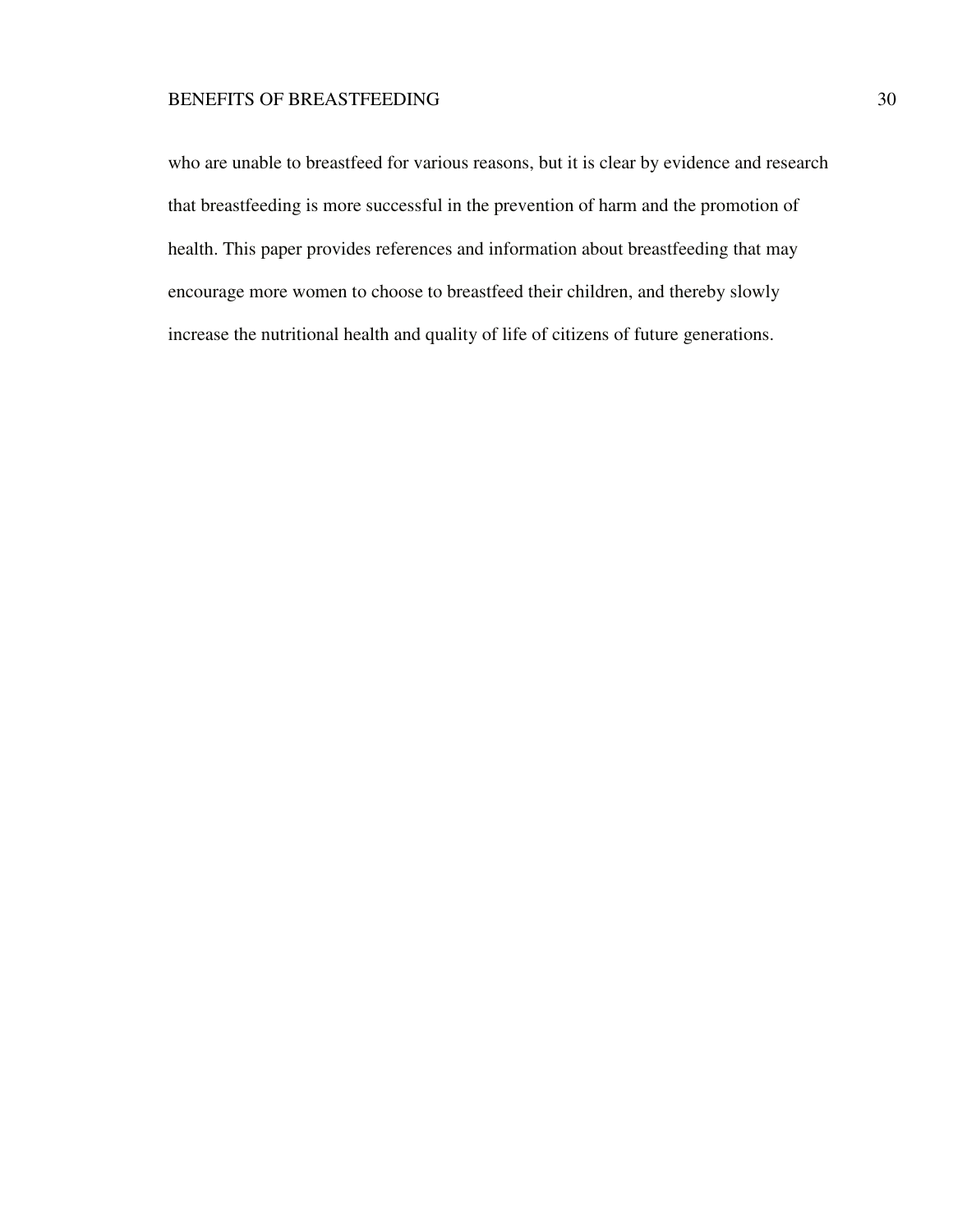## **References**

- American Academy of Pediatrics. (2015). *AAP policy on breastfeeding and use of human milk*. Retrieved from https://www2.aap.org/breastfeeding/policyOnBreastfeeding AndUseOfHumanMilk.html
- American Pregnancy Association. (2014). *Breastfeeding vs bottle feeding*. Retrieved from http://americanpregnancy.org/firstyearoflife/breastfeedingandbottle.html
- Bagby, K. & Bowen, S. (2012). Kangaroo care increases breastfeeding rates. *Journal of Obstetric, Gynecologic, & Neonatal Nursing*, 41: S49. doi: 10.1111/j.1552- 6909.2012.01360\_31.x
- Bartz, S., & Freemark, M. (2012). Pathogenesis and prevention of type 2 diabetes: Parental determinants, breastfeeding, and early childhood nutrition. *Current Diabetes Reports. 12*(1), 82-87. Retrieved from http://link.springer.com.ezproxy.liberty.edu:2048/ article/10.1007%2Fs11892- 011-0246-3
- Beall, A. (2010). The breastfeeding-oral health relationship. *Access*, *24*(2), 20+. Retrieved from http://go.galegroup.com.ezproxy.liberty.edu:2048/ps/i.do?id =GALE%7CA220013264&v=2.1&u=vic\_liberty&it=r&p=AONE&sw=w&asid= 1714a5256ea4805da20f7751afc316b0
- Beauchamp, G. & Mennella, J. (2009). Early flavor learning and its impact on later feeding behavior. *Journal of Pediatric Gastroenterology & Nutrition, 48*: 25-30. doi: 10.1097/MPG.0b013e31819774a5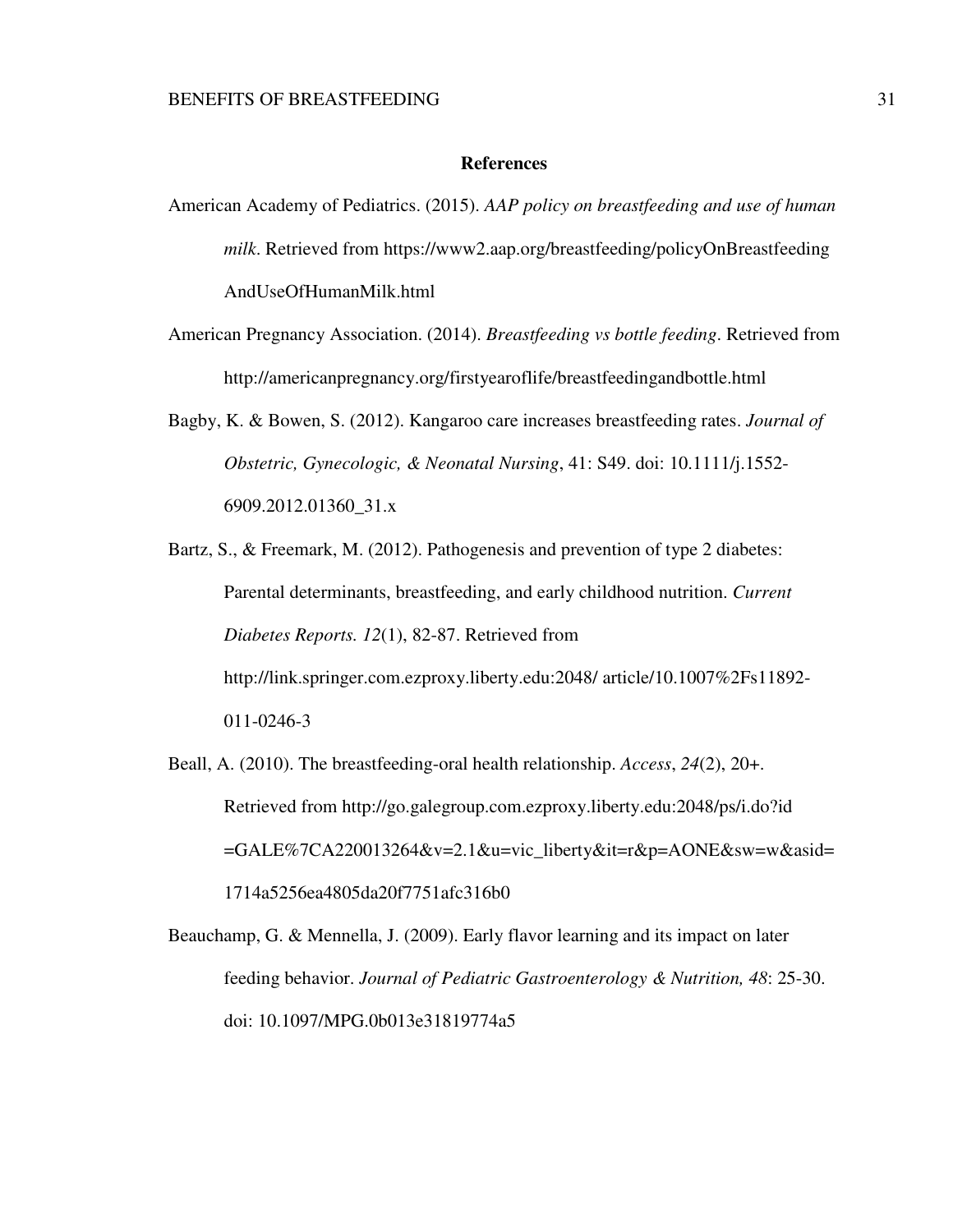Bilenko, N., Ghosh, R., Levy, A., Deckelbaum, R., & Fraser, D. (2008). Partial breastfeeding protects bedouin infants from infection and morbidity: Prospective cohort study. *Asia Pacific Journal of Clinical* Nutrition, *17*(2): 243-9. Retrieved from http://apjcn.org/update%5Cpdf%5C2008%5C2%5C243-249%5C243.pdf

Burkhammer, M., Anderson, G., & Chiu, S. (2004). Grief, anxiety, stillbirth, and perinatal problems: Healing with kangaroo care. *Journal of Obstetric, Gynecologic, & Neonatal Nursing,* 33: 774–782. doi: 10.1177/08842175 04270594

- Davidson, M., London, M., & Ladewig, P. (2012). *Olds' maternal-newborn nursing and women's health.* New Jersey: Pearson Education Incorporated. Print.
- Dermer, A. (2001). A well-kept secret: Breastfeeding's benefits to mothers. *La Leche League. 18*(4), 124-127. Retrieved from http://www.llli.org/nb/nbjulaug01p124. html
- Ecofriendlyfoods. (2011). *Why breastfeeding is the best choice for the environment*. Retrieved from http://www.ecofriendlyfood.org.au/breastfeeding and the \_environment
- Han, Y., Chang, E., Kim, J., Ahn, K., Kim, H., Hwang, E., et al. (2011) Association of infant feeding practices in the general population with infant growth and stool characteristics *5*(4), 308–312 doi: 10.4162/nrp.2011.5.4.308
- King, D. (1999, 06). Statistics: Breastfeeding. *International Journal of Childbirth Education, 14*, 8-9. Retrieved from http://search.proquest.com/docview/2 12860220?acco untid=12085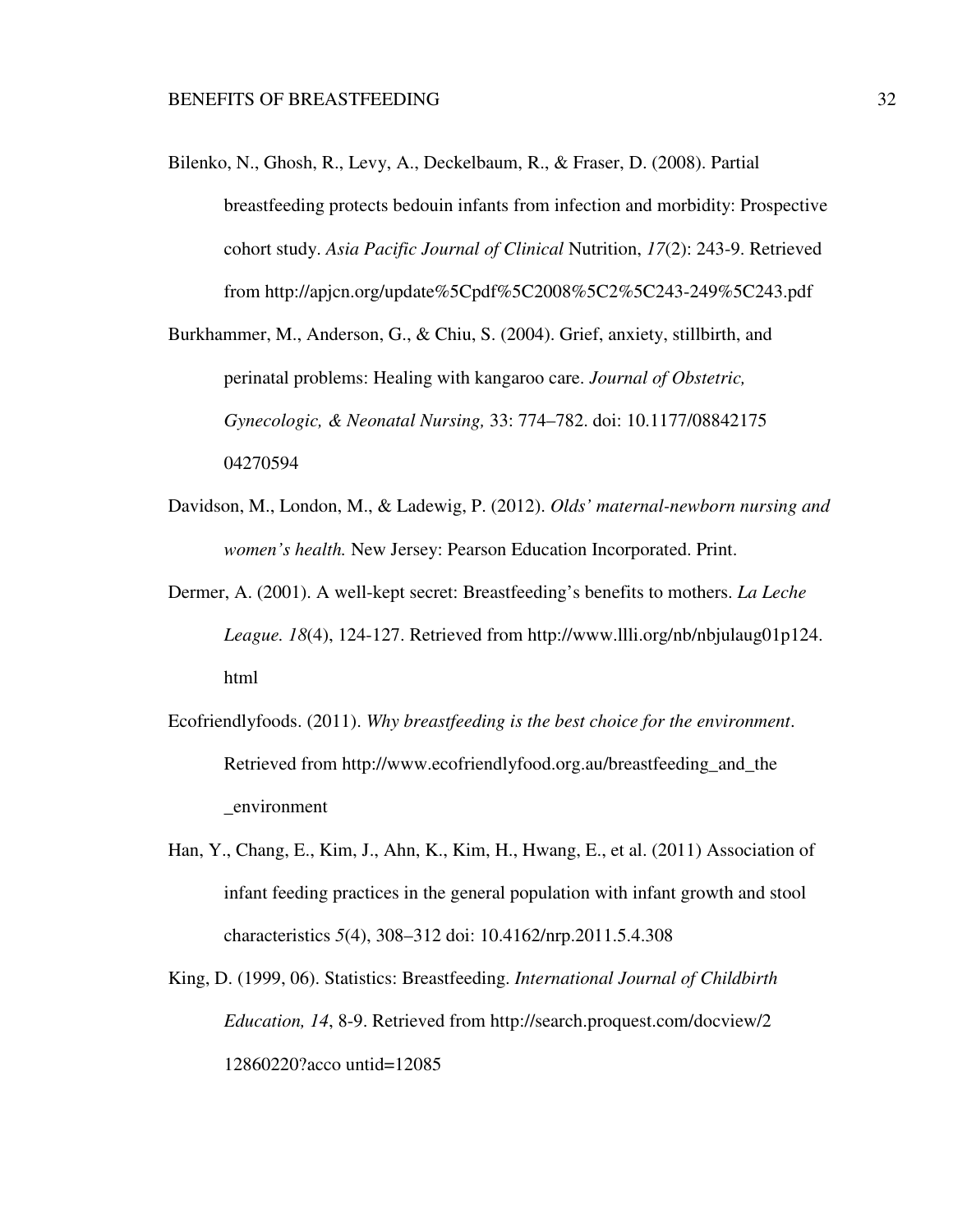- La Leche League. (2014). *What about drinking alcohol and breastfeeding?* Retrieved from http://www.lalecheleague.org/faq/alcohol.html
- Lewis, S. L., Dirksen, S. R., Heitkemper, M. M., Bucher, L., & Camera, I. M. (2011). Breast disorders. In D. Hamolsky (Ed.), *Medical surgical nursing*. (pp. 1306- 1327). Missouri: Elsevier Mosby.
- Mathur, N. & Dhingra, D. (2013). Breastfeeding. *The Indian Journal of Pediatrics*. doi: 10.1007/s12098-013-1153-1
- McCall, S. (2014). Nursing in public: What US mothers faced from colonial times until today. *Breastfeeding USA*. Retrieved from https://breastfeedingusa.org/content/ar ticle/nursing-public-what-us-mothers-faced-colonial-times-until
- Mead, M., N. (2008). Contaminants in human milk: Weighing the risks against the benefits of breastfeeding. *Environmental Health Perspectives*, *116*(10), A426– A434.
- National Center for Biotechnology Information. (2009).The physiological basis for breastfeeding. *U.S. National Library for Medicine*. Retrieved from http://www.ncbi.nlm.nih.gov/books/NBK148970/
- Noonan, M. & Rippeyoung, P. (2011). The economic costs of breastfeeding for women. *Breastfeeding Medicine*, *6*(5), 325+. Retrieved from http://go.galegroup.co m.ezproxy.liberty.edu:2048/ps/i.do?id=GALE%7CA27250848&v=2.1&u=vic\_lib erty&it=r&p=AONE&sw=w&asid=ffe00cde539beae4a90b90ad7b48b0ab
- Nemours Foundation. (2015). *Breastfeeding vs. formula feeding*. KidsHealth*.* Retreived from http://kidshealth.org/parent/growth/feeding/breast\_bottle\_feeding.html#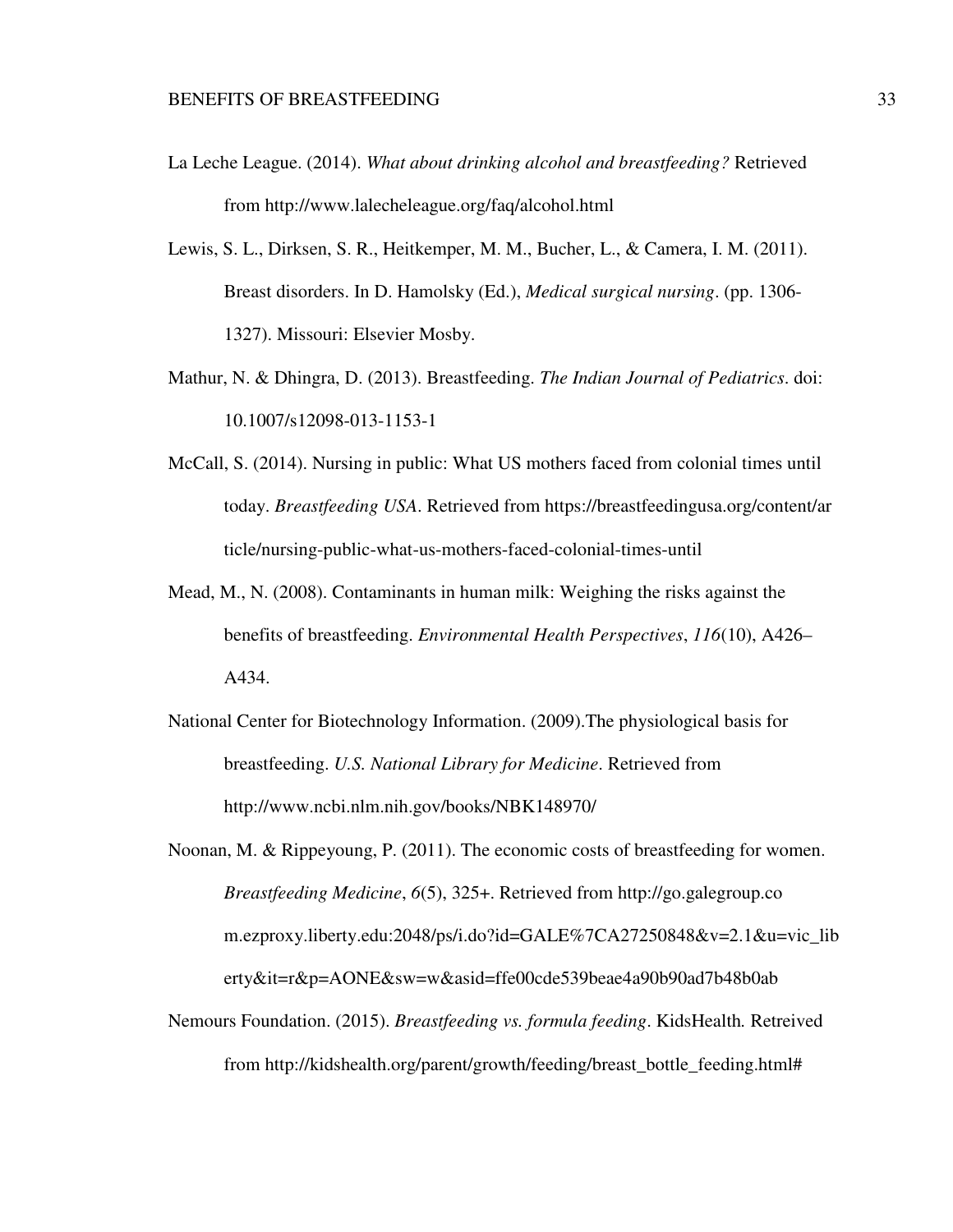- O'Conner, E. M. (1998). Breastfeeding basics. *Breastfeeding benefits & barriers*. Retrieved from http://breastfeedingbasics.org/cgibin/deliver.cgi/content/Introduction/history.html
- Pechlivani, F., & Vivilaki, V. (2012). Breastfeeding and breast cancer. *Health Science Journal, 6*(4), 610-617. Retrieved from http://search.proquest.com/doc view/1223853214 ?accountid=12085
- Pugh, L., Milligan, R., Frick, K., Spatz, D., & Bronner, Y. (2002). Breastfeeding duration, costs, and benefits of a support program for low-income breastfeeding women. *Birth: Issues In Perinatal Care*, *29*(2), 95-100. Retrieved from http://www.tandfonline.com.ezproxy.liberty.edu:2048/loi/rfec20
- Riordan, J. (2005). *Breastfeeding and Human Lactation*. Sudbury, Mass: Jones and Bartlett. Retrieved from http://books.google.com/books?hl=en&lr=&id=eNHQA 7VZLvcC&oi=fnd&pg=PP2&dq=Riordan,+J.+(2005).+Breastfeeding+and+Hum an+Lactation.+Sudbury,+Mass:+Jones+and+Bartlett.+Retrieved+from&ots=gHQ 7XaWvBn&sig=ka1ZTR2R5Y\_x8CztfbrNCMCppOs#v=onepage&q&f=false
- Risch, H. (1998). Hormonal etiology of epithelial ovarian cancer, with a hypothesis concerning the role of androgens and progesterone. *Journal of National Cancer Institute,* 90(23), 1774-1786. Retrieved from http://jnci.oxfordjournals.org/content/90/23/1774
- Robinson, S. (2012). Breast milk effect on allergy varies. *GP.* 12. Retrieved from http://search.proquest.com/docview/1024785301?accountid=12085